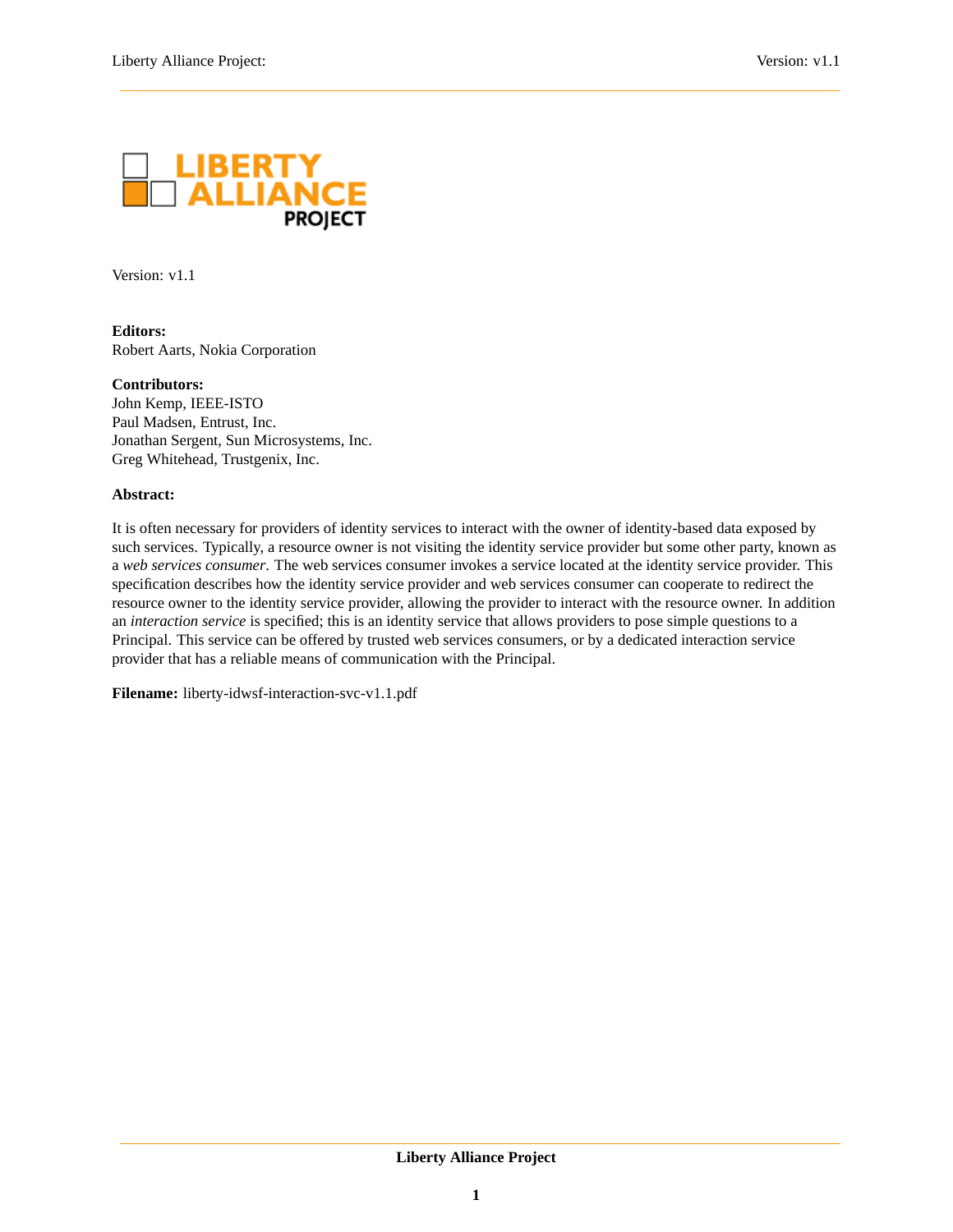#### **Notice**

- This document has been prepared by Sponsors of the Liberty Alliance. Permission is hereby granted to use the
- document solely for the purpose of implementing the Specification. No rights are granted to prepare derivative works
- of this Specification. Entities seeking permission to reproduce portions of this document for other uses must contact
- the Liberty Alliance to determine whether an appropriate license for such use is available.
- Implementation of certain elements of this document may require licenses under third party intellectual property
- rights, including without limitation, patent rights. The Sponsors of and any other contributors to the Specification are
- not, and shall not be held responsible in any manner for identifying or failing to identify any or all such third party
- intellectual property rights. **This Specification is provided "AS IS", and no participant in the Liberty Alliance**
- **makes any warranty of any kind, express or implied, including any implied warranties of merchantability,**
- **non-infringement of third party intellectual property rights, and fitness for a particular purpose.** Implementors
- of this Specification are advised to review the Liberty Alliance Project's website [\(http://www.projectliberty.org/\)](http://www.projectliberty.org/) for information concerning any Necessary Claims Disclosure Notices that have been received by the Liberty Alliance
- Management Board.
- Copyright © 2004-2005 ADAE; Adobe Systems; America Online, Inc.; American Express Company; Avatier
- Corporation; Axalto; Bank of America Corporation; BIPAC; Computer Associates International, Inc.; DataPower
- Technology, Inc.; Diversinet Corp.; Enosis Group LLC; Entrust, Inc.; Epok, Inc.; Ericsson; Fidelity Investments;
- Forum Systems, Inc. ; France Telecom; Gamefederation; Gemplus; General Motors; Giesecke & Devrient GmbH;
- Hewlett-Packard Company; IBM Corporation; Intel Corporation; Intuit Inc.; Kantega; Kayak Interactive; MasterCard
- International; Mobile Telephone Networks (Pty) Ltd; NEC Corporation; Netegrity, Inc.; NeuStar, Inc.; Nippon
- Telegraph and Telephone Corporation; Nokia Corporation; Novell, Inc.; NTT DoCoMo, Inc.; OpenNetwork; Oracle
- Corporation; Ping Identity Corporation; Royal Mail Group plc; RSA Security Inc.; SAP AG; Senforce; Sharp
- Laboratories of America; Sigaba; SmartTrust; Sony Corporation; Sun Microsystems, Inc.; Telefonica Moviles, S.A.;
- Trusted Network Technologies.; Trustgenix; UTI; VeriSign, Inc.; Vodafone Group Plc. All rights reserved.
- Liberty Alliance Project
- Licensing Administrator
- c/o IEEE-ISTO
- 445 Hoes Lane
- Piscataway, NJ 08855-1331, USA
- info@projectliberty.org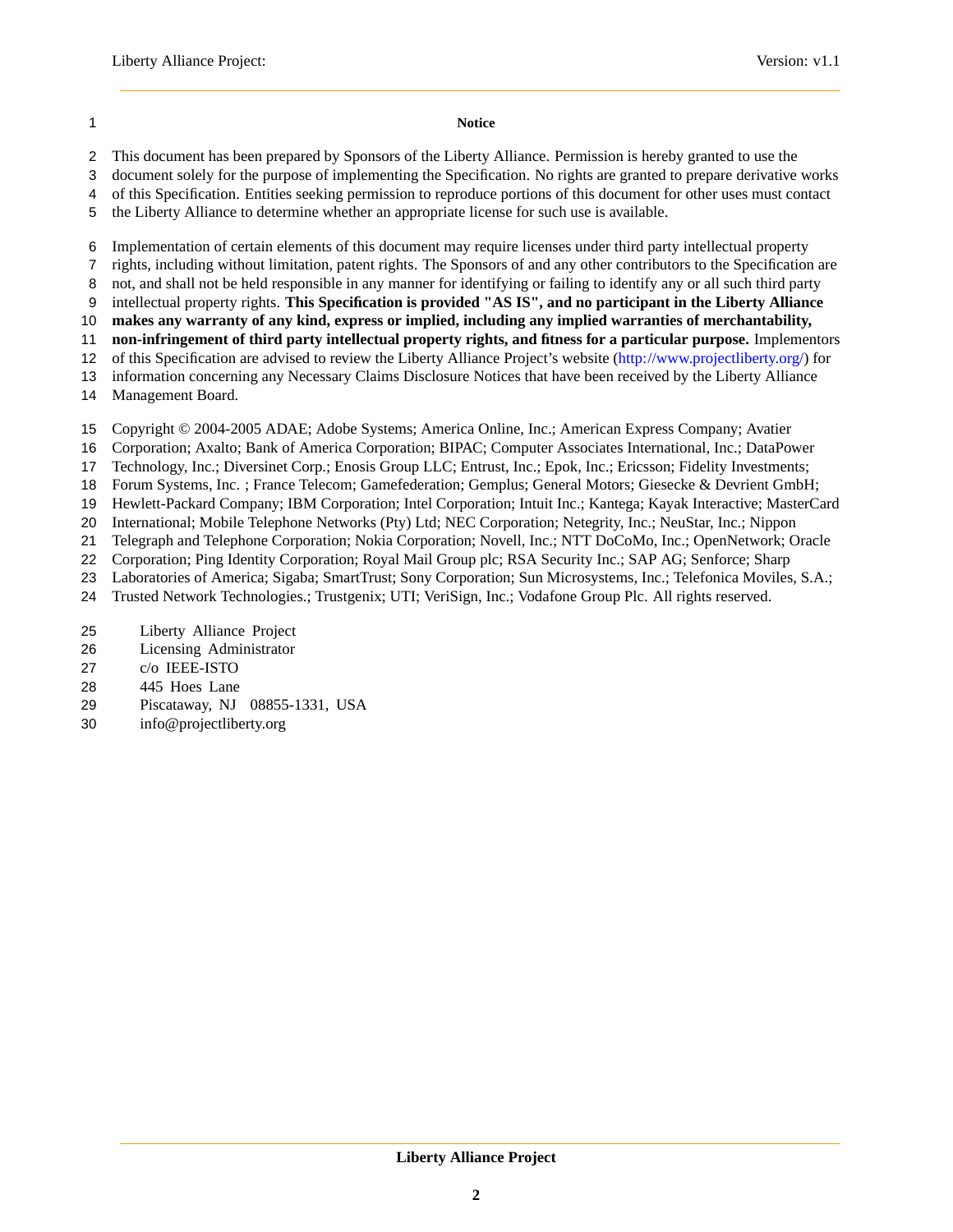## **Contents**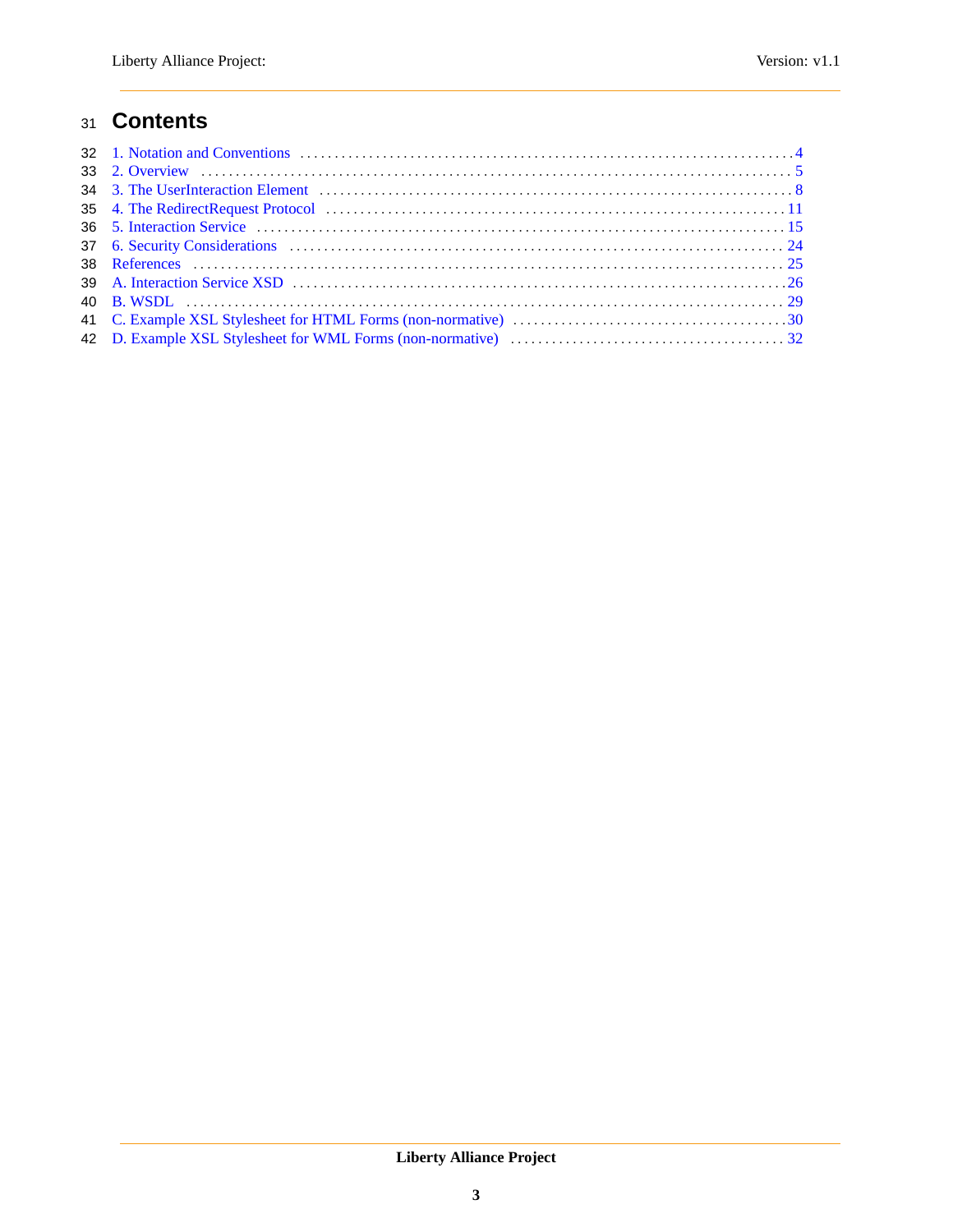## <span id="page-3-0"></span>**1. Notation and Conventions**

44 This specification uses schema documents conforming to W3C XML Schema (see [\[Schema1\]\)](#page-24-1) and normative text to describe the syntax and semantics of XML-encoded messages.

 The key words "MUST", "MUST NOT", "REQUIRED", "SHALL", "SHALL NOT", "SHOULD", "SHOULD NOT", "RECOMMENDED", "MAY", and "OPTIONAL" in this document are to be interpreted as described in [\[RFC2119\].](#page-24-2)

These keywords are thus capitalized when used to unambiguously specify requirements over protocol and application

features and behavior that affect the interoperability and security of implementations. When these words are not

- capitalized, they are meant in their natural-language sense.
- The following namespaces are referred to in this document:
- The prefix *is:* stands for the ID-WSF working namespace for the interaction service (*urn:liberty:is:2003-08*). This namespace is the default for instance fragments, type names, and element names in this document.
- The prefix *disco:* stands for the ID-WSF working namespace for the [\[LibertyDisco\]](#page-24-3) (*urn:liberty:disco:2003-08*).
- The prefix *sb:* stands for the ID-WSF working namespace for the [\[LibertySOAPBinding\]](#page-24-4) (*urn:liberty:sb:2003- 08*).
- The prefix *S:* stands for the SOAP 1.1 [\(\[SOAPv1.1\]\)](#page-24-5) namespace (*http://schemas.xmlsoap.org/soap/envelope/*).
- The prefix *wsdl:*stands for the primary [\[WSDLv1.1\]](#page-24-6) namespace (*http://schemas.xmlsoap.org/wsdl/*).
- The prefix *xs:* stands for the W3C XML schema namespace (*http://www.w3.org/2001/XMLSchema*).
- The prefix *xsi:* stands for the W3C XML schema instance namespace (*http://www.w3.org/2001/XMLSchema-instance*).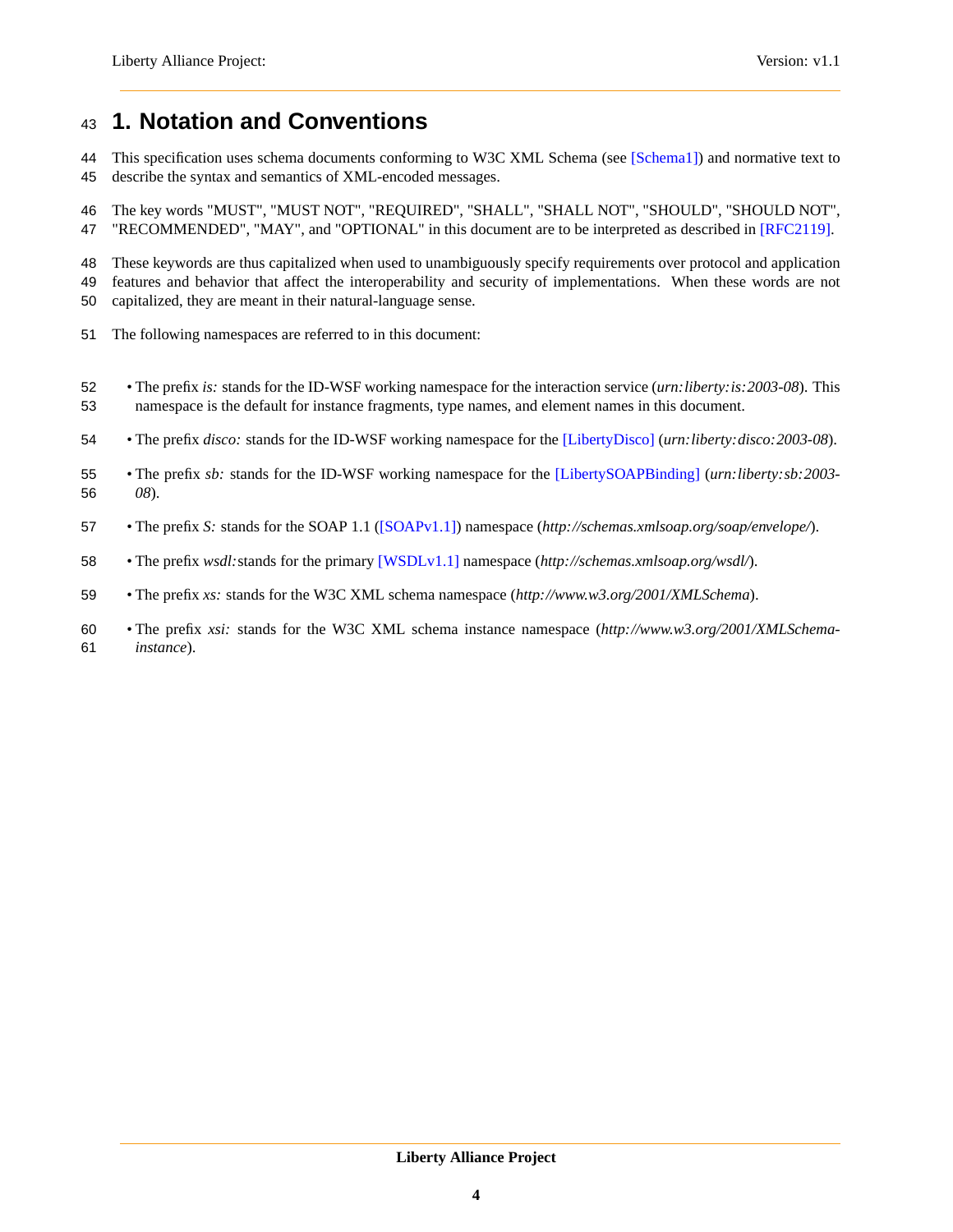## <span id="page-4-0"></span><sup>62</sup> **2. Overview**

 It may sometimes be necessary for an *identity* service to interact with the owner of the *resource* that it is exposing, to collect attribute values, or to obtain permission to share the data with a *Web Services Consumer* (WSC). The interaction service (IS) specification defines schemas and profiles that enable a *Web Services Provider* (WSP) to interact with the owner of a resource that is exposed by that WSP. At the time of service invocation at the WSP by a WSC, various situations are possible. For example, the *resource owner* may have a browser session with the invoking WSC, with the WSC acting as a *service provider* for the user. However, a WSP may need to obtain some information from the resource owner when the resource owner is not browsing at all, perhaps when an invoice needs to be authorized, or the WSP is invoked because another party (perhaps a friend or family member) is using the WSC.

#### 71 **Note:**

72 A user browsing at a service provider which invokes a service is not necessarily the owner of the resource

73 at that WSP. However, this version of the ID-WSF assumes that the browsing user and the resource owner

74 identify the same Principal. Nevertheless, implementers of this specification should be prepared for cases

75 when the user and resource-owner identify different Principals.

76 For the case when the resource owner is visiting (where *visiting* is short for having used a HTTP user agent to send a

77 HTTP request) the WSC there are three possible methods that may be used to allow the WSP to contact the resource

78 owner:

<span id="page-4-1"></span>79 1. The WSC can indicate in the invocation message to the WSP that the resource owner is visiting the WSC and 80 that it is ready to redirect the resource owner to the WSP. The WSP could then, in its response, ask the WSC to 81 redirect the user (user agent) to itself (the WSP). This will cause the resource owner to visit the WSP allowing 82 the WSP to pose its questions. Once the WSP has obtained the information it needed it can redirect the user back 83 to the WSC. The WSC can now re-invoke the WSP which should now be able to serve the request without further 84 interaction with the user.



85

86 **Figure 1. WSP Interacts with Principal by Requesting the WSC to Redirect the User Agent. Numbered Messages** 87 **Refer to the Steps of the [RedirectRequest Profile.](#page-10-0)**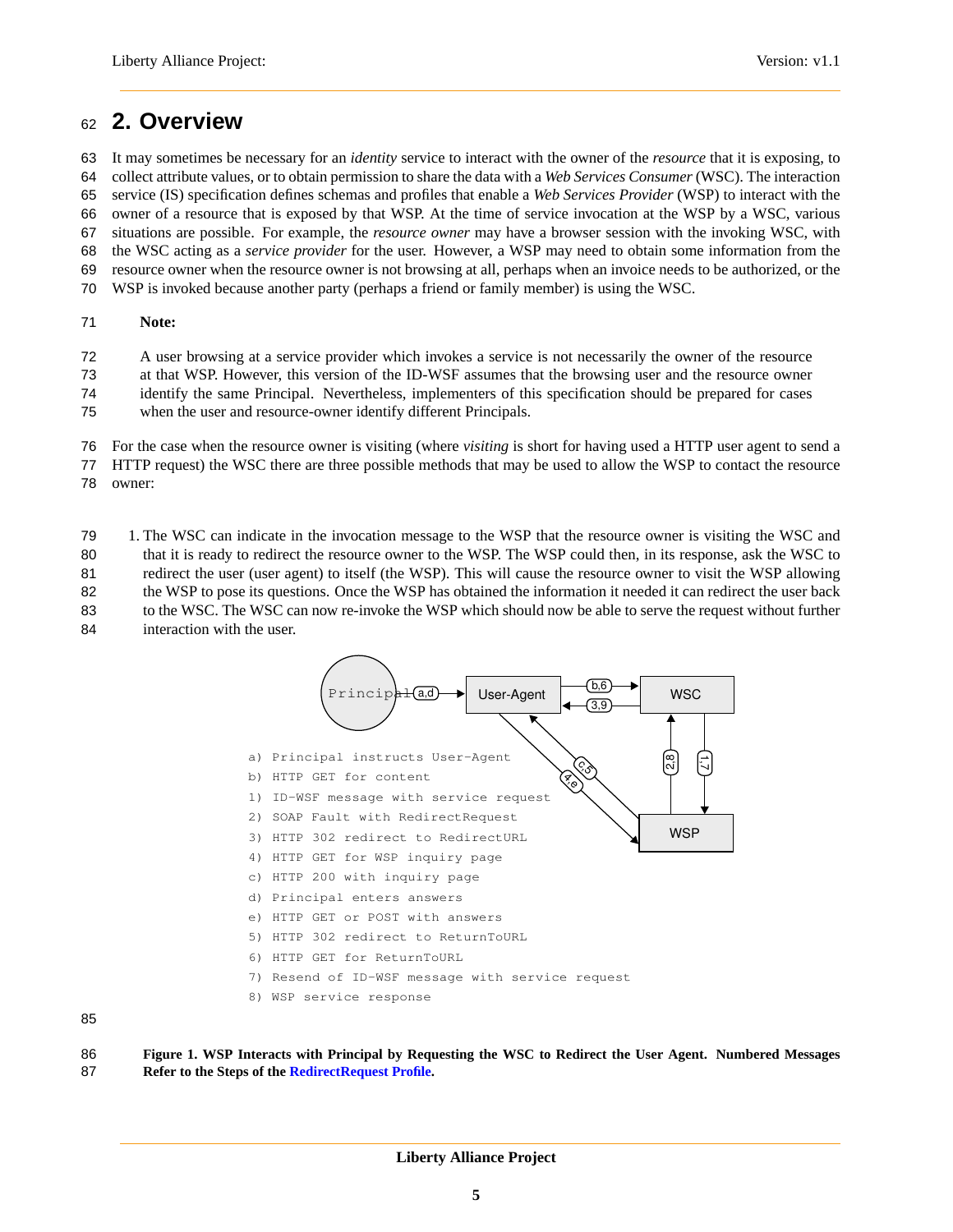2. The WSC can indicate in the invocation message to the WSP that the resource owner is visiting the WSC and that 89 it is ready to present questions to the visiting resource owner. The WSC effectively offers an interaction service to the WSP. The WSP could invoke that service with a well-defined message that specifies the questions that it wants the WSC to pose to the user. The WSC would obtain the answers and then respond to the WSP. The WSP now has the information it needs and can respond to the originating invocation from the WSC. In this scenario the WSP needs to trust the WSC to act as proxy for the resource owner. Similarly, the resource owner needs to trust the WSC in its role as Interaction Service. The IS is almost literally a "man in the middle".



95

#### 96 **Figure 2. WSP Interacts with Principal by Requesting the WSC to Pose an Inquiry.**

 3. The WSP can check the resource owner's discovery service [\(\[LibertyDisco\]\)](#page-24-3) to see if there is a (permanent) interaction service available for the resource owner. Such a service is, by definition, capable of interaction with the Principal at any time; for example by using special protocols, mechanism and channels such as instant messaging or WAP Push. If such an interaction service is available, the WSP can invoke that IS with a well-defined message that specifies the questions that it wants the IS to pose to the user. The IS would obtain the answers and then respond to the WSP. The WSP now has the information it needs and can respond to the originating invocation from the WSC. In this scenario the WSP and resource owner need to trust the IS to act as proxy.



104

105 **Figure 3. WSP Interacts with Principal by Requesting the Interaction Service to Pose an Inquiry.**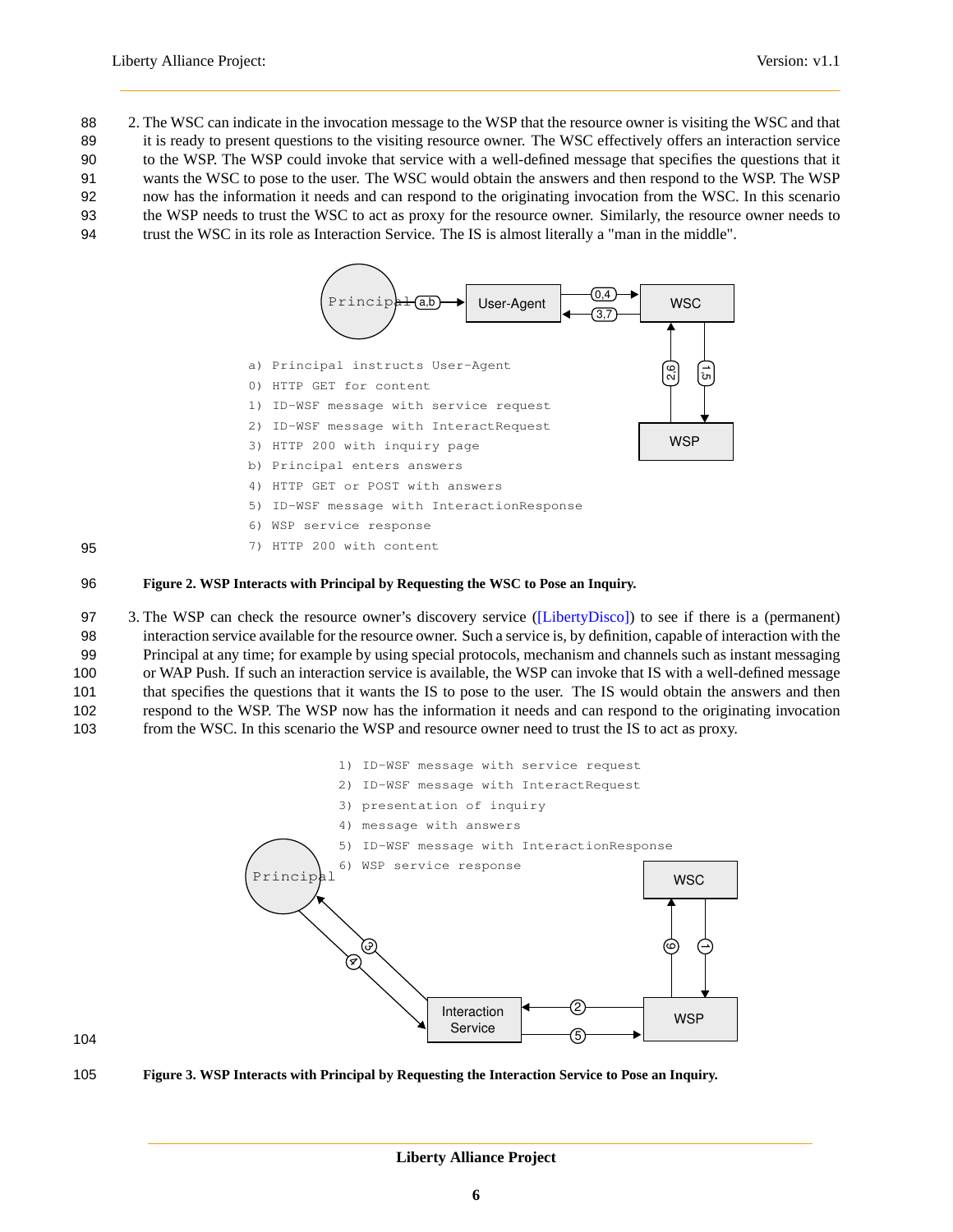#### **Note:**

It is possible that a WSC wishes to prevent a WSP from interacting with the resource owner, regardless of the

 interaction method, perhaps to provide a better user experience. In this case, the WSC might prefer to receive an error from the WSP rather than having to prompt the user in the case the WSP requires further information

from the user. Alternatively, a WSC may need the service from the WSP badly and wants to encourage the

- WSP to engage in any interactions with the user that are required in order to satisfy the request.
- To enable the above, this document specifies:
- An element for a WSC to indicate its preferences and capabilities for interactions with the resource owner, and processing rules for that element.
- A profile that enables the WSC and WSP to cooperate in redirecting the resource owner to the WSP and back to 116 the WSC.
- Elements, processing rules and WSDL that together define an identity based interaction service, that can be
- made available temporarily by the WSC, or offered on a more permanent basis by a party that has the necessary permanent channel to the Principal.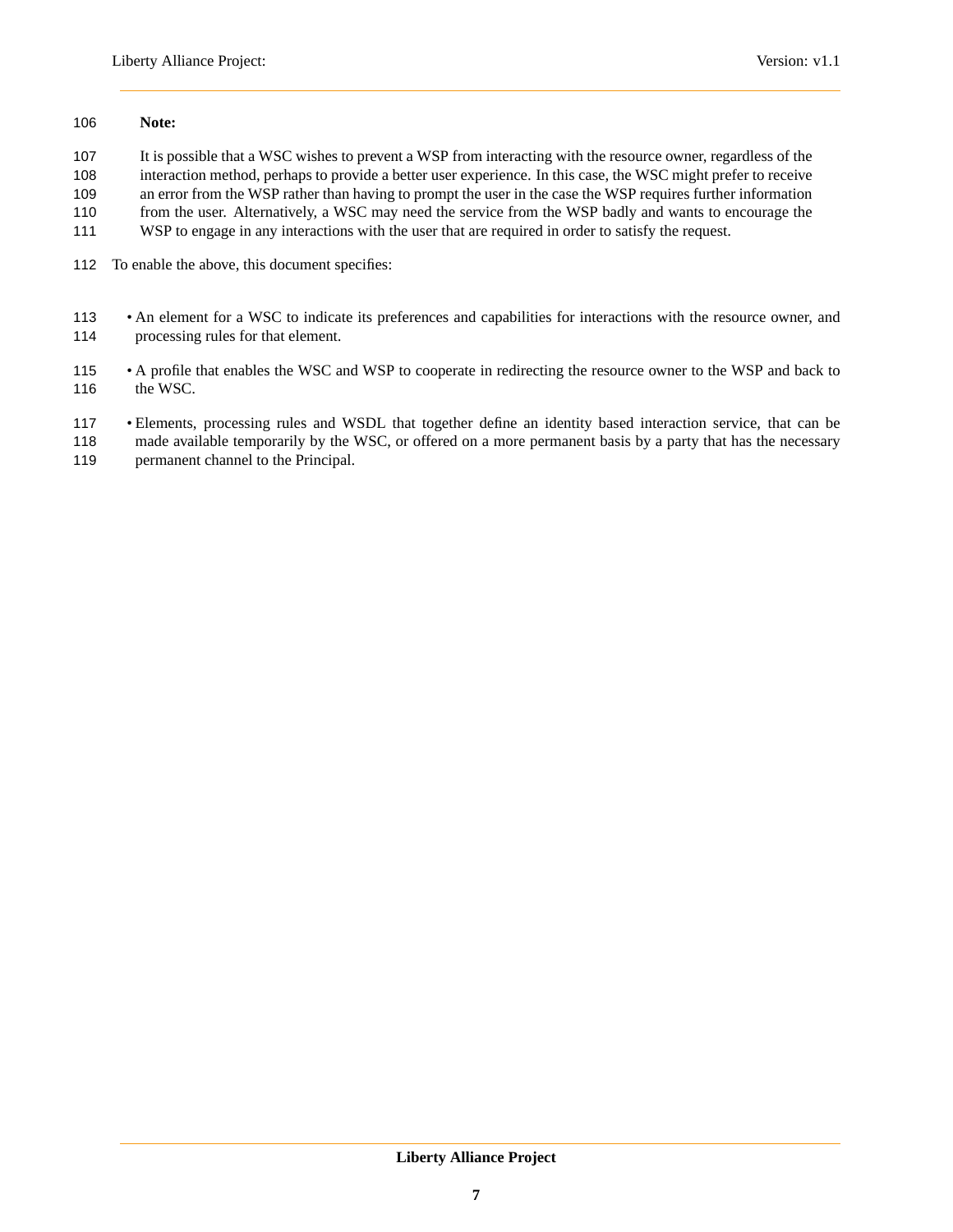## <span id="page-7-0"></span>**3. The UserInteraction Element**

A WSC that interacts with a user (typically through a web-site offered by the WSC) may need to indicate its

readiness to redirect the user agent of the user, or its readiness to pose questions to the user on behalf of other parties

(such as WSPs). To this end ID-WSF messages (see [\[LibertySOAPBinding\]\)](#page-24-4) MAY include a <UserInteraction>

SOAP header. This element controls the possibilities that Web Service providers have to engage in resource owner

- interactions when serving a request from a WSC. It contains:
- InteractionService [Optional]
- If present, this element MUST describe an interaction service hosted by the sender. This indicates that the sender can process messages defined for the [interaction service,](#page-14-0) posing questions from the recipient of the message to the Principal.
- interact [Optional]
- Indicates any preference that the sender has about interactions between the receiver and the resource owner. The value is a QName, for which we define the following values:
- *is:interactIfNeeded* to indicate to the recipient that it should interact with the resource owner if needed to satisfy 134 the ID-WSF request. This is the default.
- *is:doNotInteract* to indicate to the recipient that it MUST NOT interact with the resource owner. The sender prefers to receive an error response over the situation where the resource owner would be distracted by an interaction.
- *is:doNotInteractForData* to indicate to the recipient that it MAY interact with the resource owner *only* if an explicit policy for the offered service so requires. The sender prefers to receive an error response over the situation where the WSP would obtain service response data (e.g. Personal Profile data) from the resource owner, but the sender does prefer to obtain a positive service response even if that requires policy-related interaction for e.g. obtaining consent.
- **Note:**
- Implementors may choose to define additional QNames to indicate finer grained control over the user interactions.
- language [Optional]
- This attribute indicates languages that the user is likely able to process. The value of this attribute is a space separated list of language identification tags [\(\[RFC3066\]\)](#page-24-7). The WSC can obtain this information from the HTTP [\(\[RFC2616\]\)](#page-24-8) *Accept-Language* header, or by other means, for example from a *personal profile service*.
- redirect [Optional]
- 150 An optional attribute to indicate that the sender supports the [<RedirectRequest>](#page-10-1) element that a WSP may include in a message to the WSC. The value is *true* or *false*. When absent the default behavior will be as if *false*.
- maxInteractTime [Optional]
- This is used to indicate the maximum time in seconds that the sender regards as reasonable for any possible interaction. The receiver is not expected to start any interaction if it has reason to assume that such an interaction is likely to take more time. In case an interaction is started and does seem to take longer the receiver is expected to respond with a message that contains a *[is:timeout](#page-0-0)* status code to the sender.

id [Optional]

 This attribute MUST be used when the containing element is placed in a SOAP header block and is signed as described in [\[LibertySecMech\].](#page-24-9)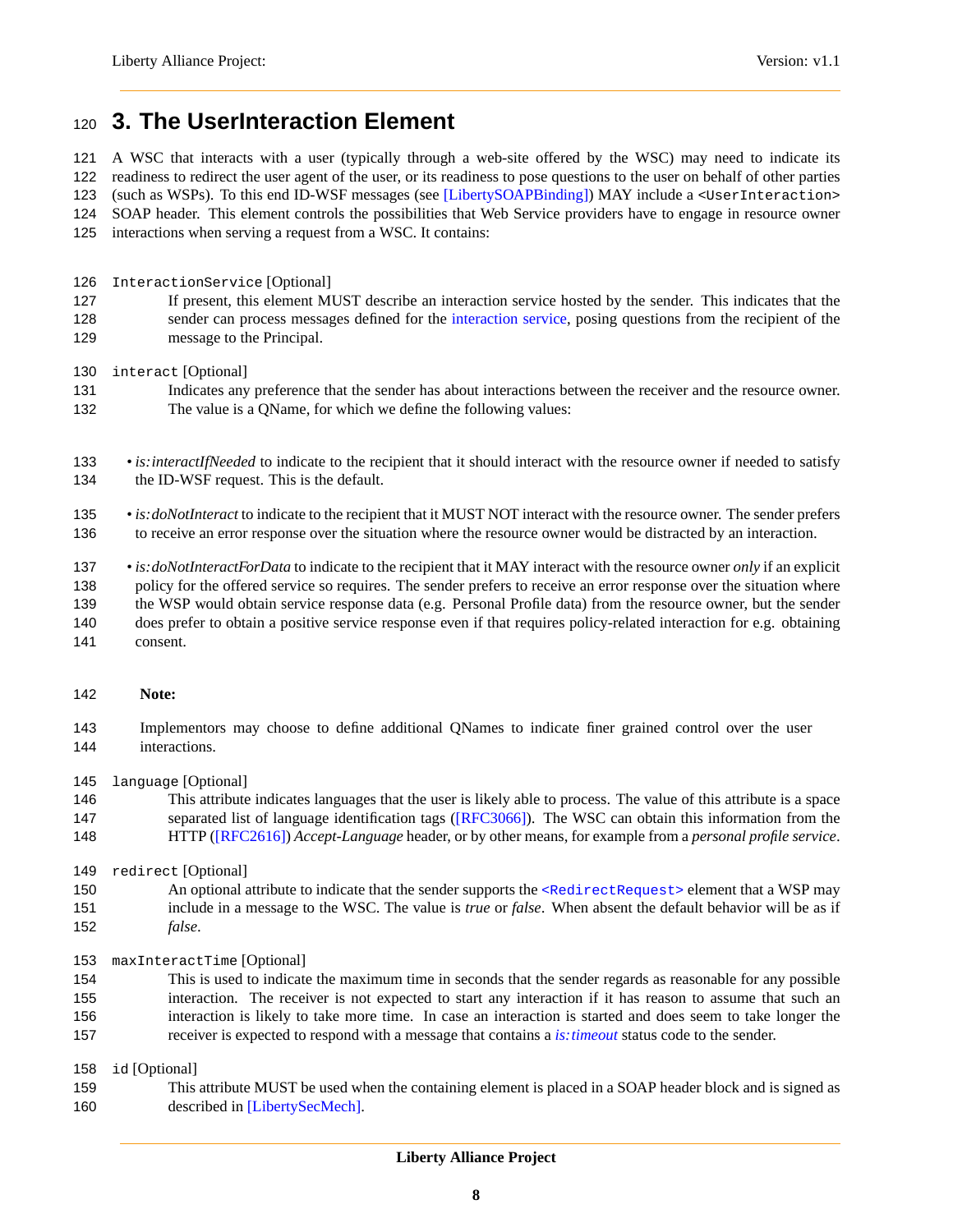actor [Optional] 162 An optional attribute, used when the containing element is used as a [SOAP](#page-24-5) header block. This attribute corresponds to the actor attribute specified in [SOAP](#page-24-5) and MUST follow any applicable processing rules in that specification, and [\[LibertySOAPBinding\]](#page-24-4) when the containing element is used as a SOAP header block. mustUnderstand [Optional] This is used when the containing element is used as a [SOAP](#page-24-5) header block. This attribute corresponds to 167 the mustUnderstand attribute specified in [SOAP](#page-24-5) and MUST follow any applicable processing rules in that specification, and [\[LibertySOAPBinding\]](#page-24-4) when the containing element is used as a SOAP header block. The schema fragment for the UserInteraction element is: <element name="UserInteraction" type="is:UserInteractionHeaderType"/> <complexType name="UserInteractionHeaderType"> <complexContent> <element name="InteractionService" type="disco:ResourceOfferingType" minOccurs="0", maxOccurs="1"/> <attribute name="interact" type="QName" use="optional"←- default="is:interactIfNeeded"/> <attribute name="language" type="NMTOKENS" use="optional"/> <attribute name="redirect" type="boolean" use="optional" default="0"/> <attribute name="maxInteractTime" type="integer" use="optional"/> 181 <attribute ref="S:actor" use="optional"/><br>182 <attribute ref="S:mustUnderstand" use="op <attribute ref="S:mustUnderstand" use="optional"/> </complexContent> </complexType>

 Below is an example for a WSC that is prepared to redirect the user to a WSP, and also is ready to accept an <is:InteractionRequest>. The WSC wishes that the WSP will not attempt to prompt the resource owner for missing data; but accepts interactions for consent, as long as questioning the user will not take more than 60 seconds.

The WSC expects the user to understand US English and Finnish.

| 190 | <userinteraction ,<="" interact="is:doNotInteractForData" language="en-US fi" th=""></userinteraction> |
|-----|--------------------------------------------------------------------------------------------------------|
| 191 | maxInteractTime="60" redirect="true">                                                                  |
| 192 | <interactionservice xmlns:disco="urn:liberty:disco:2003-08"></interactionservice>                      |
| 193 | <disco:resourceid>data:abcd-efqh-ijkl-mnop</disco:resourceid>                                          |
| 194 | <disco:serviceinstance></disco:serviceinstance>                                                        |
| 195 | <disco:servicetype>urn:liberty:is:2003-08</disco:servicetype>                                          |
| 196 | <disco: provider="">http://someWSC</disco:>                                                            |
| 197 | <disco: description=""></disco:>                                                                       |
| 198 | <disco:securitymechid>urn:ietf:rfc:2246</disco:securitymechid>                                         |
| 199 | <disco:endpoint>http://someWSC/soap</disco:endpoint>                                                   |
| 200 |                                                                                                        |
| 201 |                                                                                                        |
| 202 |                                                                                                        |
| 203 |                                                                                                        |
| 204 |                                                                                                        |

 Next is an example for a WSC that wants to ensure that the WSP will not attempt to contact the resource owner, even if this may hinder serving the actual request; the WSC rather receives an error, or less optimal response (e.g. fewer profile attributes).

 <UserInteraction interact="is:doNotInteract"/> 

## **3.1. Processing Rules**

 If the sender includes an InteractionService element, it MUST set the value of <disco:ServiceType> to *urn:liberty:is:2003-08*.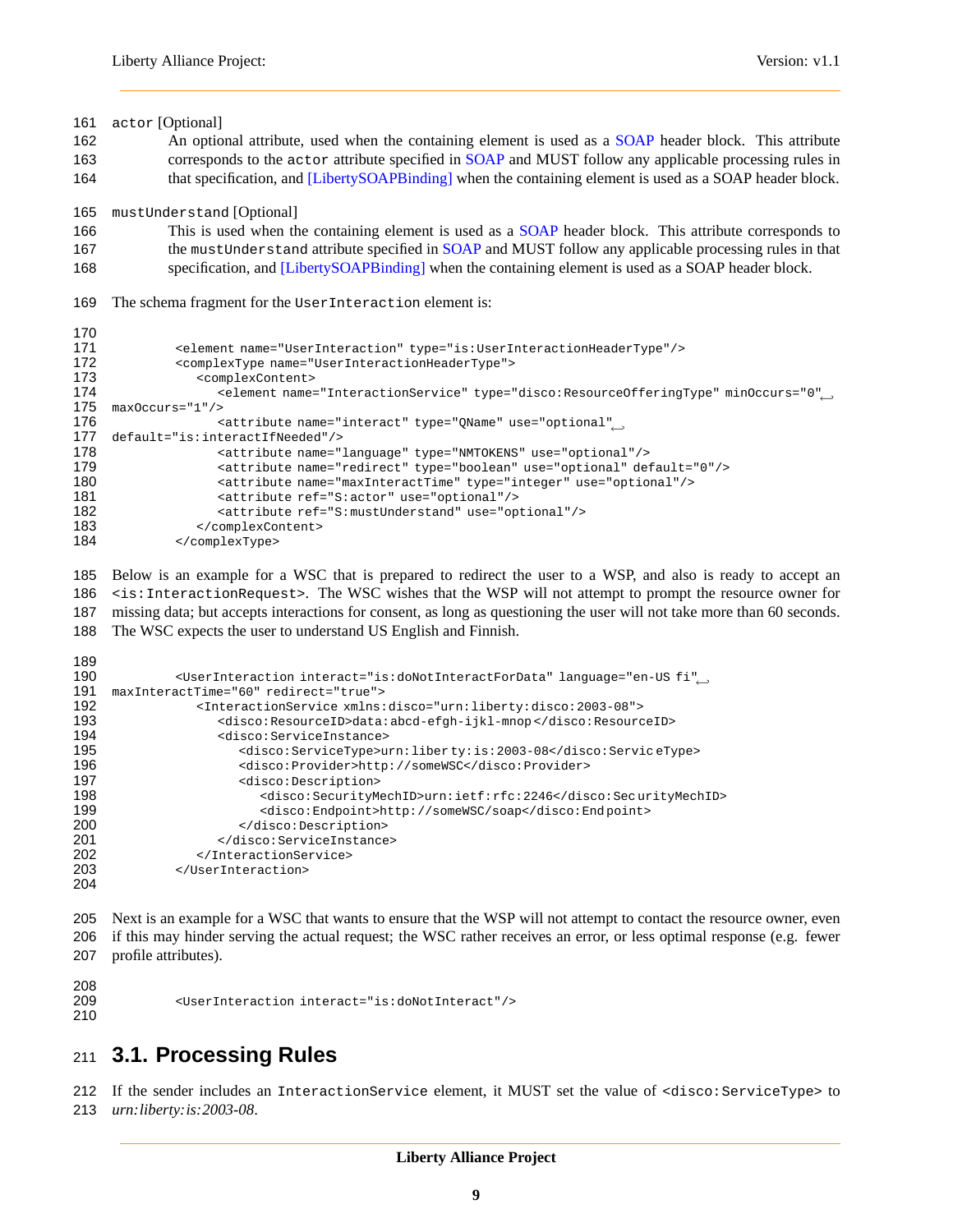- If the sender sets interact="is:doNotInteract" it MUST omit the InteractionService element, as well as 215 the language, redirect and maxInteractTime attributes.
- 216 The recipient of a message with a User Interaction element MUST NOT respond with a <is: RedirectRequest>
- 217 if the  $\epsilon$  redirect  $>$  is  $\epsilon$  false  $>$  or if  $\epsilon$  redirect  $>$  is absent.
- 218 The recipient MUST NOT send a [<InteractionRequest>](#page-14-1) if the <UserInteraction> does not contain an InteractionService element.
- The recipient MUST NOT start a resource owner interaction if the interact attribute has a value of *"is:doNotInteract"*.
- The recipient MUST NOT interact with the resource owner to obtain data that is to be included in a successful service
- response if the interact attribute has a value of *"is:doNotInteractForData"*. In this case the recipient MAY start an interaction if a policy concerning available data so requires; for example if a policy requires that the Principal must be
- prompted for consent.
- The recipient SHOULD NOT start a resource owner interaction if it expects that the time to complete the interaction will exceed the value of the maxInteractTime.
- The recipient MUST respond to the message after at most the number of seconds given as the value of the maxInteractTime attribute.
- The sender must ensure that the UserInteraction element is integrity protected; i.e. if message level authentication
- 231 (see [\[LibertySecMech\]\)](#page-24-9) is used the sender MUST sign the UserInteraction element. Likewise the receiver must
- ensure that the integrity of the UserInteraction element is not compromised, according to the processing rules in
- [\[LibertySecMech\]](#page-24-9) .

### **3.1.1. UserInteraction Faults**

- A processor of a UserInteraction that must indicate an error situation related to this header SHOULD respond to
- 236 the sender with an ID-WSF message that contains a Status element in the S: Details element of a S: Fault, or in
- a service specific S:Body component, or inside a higher level Status element. The code attribute of the included
- Status element can be set to one of the following values:
- *is:interactionRequired*, as indication that the recipient has a need to start an interaction in order to satisfy the service request but the interact attribute value was set to *is:doNotInteract*.
- *is:forData*. This indicates that the service request could not be satisfied because the WSP would have to interact with the resource owner in order to obtain (some of) the requested data but the interact attribute value was set to *is:doNotInteractForData*.
- *is:timeNotSufficient*, as indication that the recipient has a need to start an interaction but has reason to believe that 245 more time is needed that allowed for by the value of the maxInteractTime attribute.
- *is:timeout*, as indication that the recipient could not satisfy the service request due to an unfinished interaction.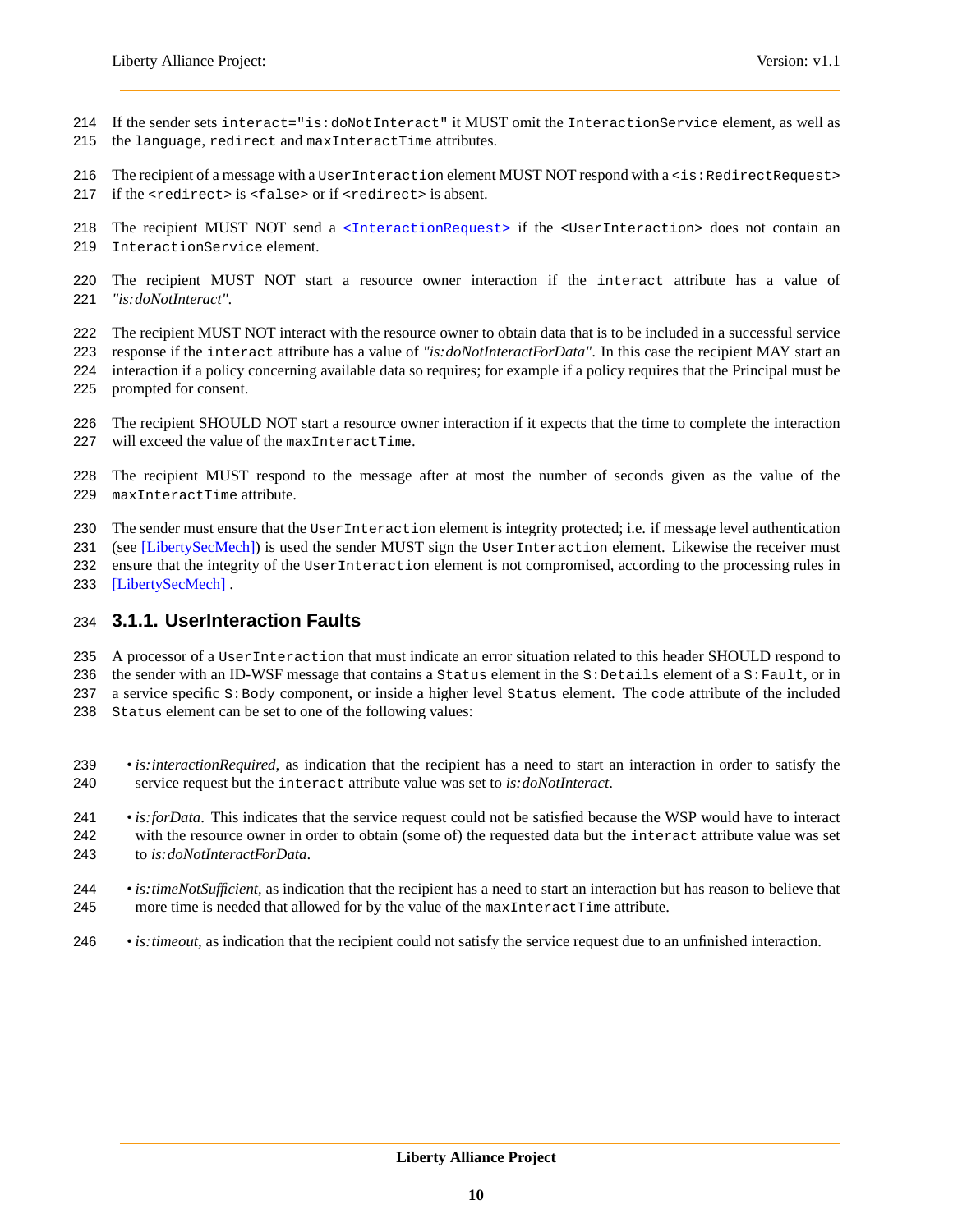## <span id="page-10-0"></span>**4. The RedirectRequest Protocol**

In the RedirectRequest profile the WSP requests the WSC to redirect the user agent of the Principal to a resource

 (URL) at the WSP. Once the user agent issues the HTTP request to fetch the URL the WSP has the opportunity to present one or more pages with questions and other information to the Principal. When the WSP has obtained the information that it required to serve the WSC, it redirects the user agent back to the WSC. The WSC can now re-issue

<span id="page-10-1"></span>252 its original request to the WSP (see [Figure 1\)](#page-4-1).

## **4.1. The RedirectRequest Element**

The RedirectRequest element instructs the WSC to redirect the user to the WSP. It is an indication of the WSP

 that it cannot service a request made by the WSC before it obtains some more information from the resource owner. 256 The element is typically present in the  $s$ : Detail element within a < $s$ : Fault>. The <RedirectRequest> has one

attribute:

redirectURL [Required]

 The URL to which the WSC should redirect the user agent. This URL MUST NOT contain parameters named ReturnToURL or IDP as these are reserved for the recipient of the <RedirectRequest> (see the [RedirectRequest](#page-11-0) profile). The URL SHOULD start with https: to ensure the establishment of a secure connection between the user agent and the WSP.

 The optional text content of the element can be used to indicate the reason for the need for interaction with the resource owner.The schema fragment for the element is:

| -   |                                                                         |
|-----|-------------------------------------------------------------------------|
| 266 | <element name="RedirectRequest" type="RedirectRequestType"></element>   |
| 267 | <complextype name="RedirectRequestType"></complextype>                  |
| 268 | <attribute name="redirectURL" type="anyURI" use="required"></attribute> |
| 269 |                                                                         |

270 An example of a <RedirectRequest> in a SOAP Fault could look like:

```
271
272 <S:Envelope xmlns:S="http://schemas.xmlsoap.org/soap/envelope/"><br>273 <S:Header>
                 273 <S:Header>
                 <sb:Correlation xmlns:sb="urn:liberty:sb:2003-08" messageID="4532-76dc-3a4f"←-
274
275 refToMessageID="13ef36ac47da"/>
276 </S:Header>
                 277 <S:Body>
278 <S:Fault>
279 <faultcode>SOAP-ENV:Server</faultcode>
280 <faultstring>Server Error</faultstring>
                      \epsilonDetail>
282 <is:RedirectRequest redirectURL="https://someWSP/getConsent?transID=de67
283 hj89jk65nk34">
284 Redirecting to AP to obtain consent<br>285 Series is:RedirectRequest>
                        285 </is:RedirectRequest>
286 <Detail>
287 </S:Fault>
288 \langle/S:Body><br>289 \langle/S:Envelope
              </S:Envelope>
```
### <span id="page-10-2"></span>**4.1.1. Processing Rules**

 The recipient of a <RedirectRequest> MUST verify that the redirectURL points to the WSP, i.e. the host in the URL should be the same as the host to which the WSC sent its service request. If this is not the case the recipient MUST ignore the <RedirectRequest>.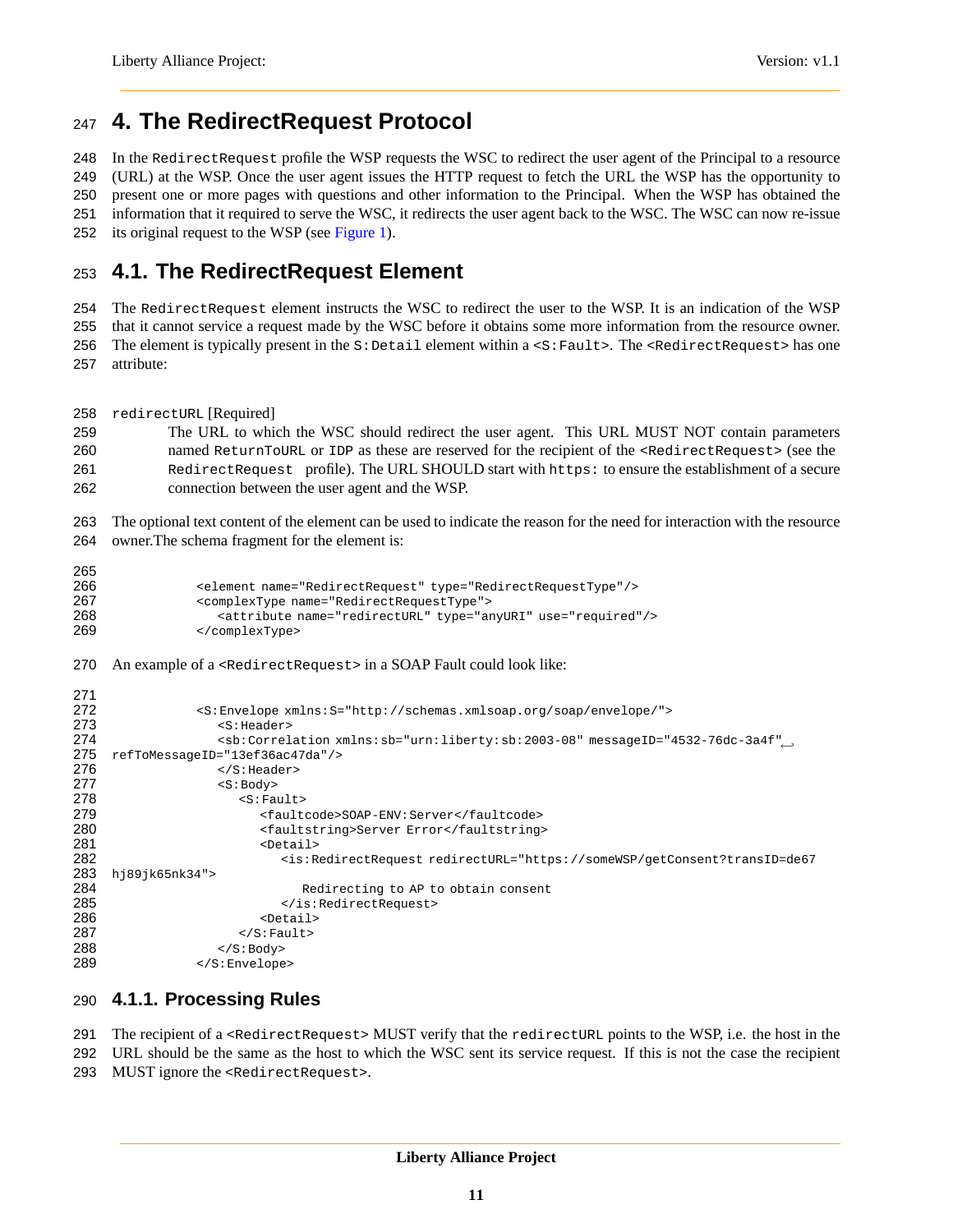294 The recipient MUST attempt to direct the user agent to issue an HTTP request [\(\[RFC2616\]\)](#page-24-8) for the URL in the 295 redirectURL attribute of the <RedirectRequest>. That user agent MUST be associated with the ID-WSF request

that caused the <RedirectRequest>. The recipient MUST add a ReturnToURL parameter to the redirectURL

 with its value the URL-encoded URL which the recipient wants the user agent directed back to. It is recommended that this ReturnToURL includes an identifier that associates the URL to the originating ID-WSF message to the WSP.

299 The recipient MAY add an IDP parameter to the redirectURL with its value the providerID of an identity provider

that was used to authenticate the user to the WSC. Inclusion of this parameter is likely to prevent the WSP from having

to perform Identity Provider Introduction (see [\[LibertyBindProf\]\)](#page-24-10).

The recipient may instruct the user agent to submit either an HTTP GET or an HTTP POST request to the URL; in

this way the WSC can avoid problems with user agents that can handle only short URLs. If the user agent is instructed

to submit a HTTP POST, *all* URL parameters should be form-encoded, and the HTTP content-type header of the

request MUST be application/x-www-form-urlencoded. Note that this implies that the WSP SHOULD accept

 both an HTTP GET as well as an HTTP POST request for the redirectURL, but in either case retrieval of URL parameters can be done using well-known techniques; most HTTP server environments effectively encapsulate the

different methods for submission of parameters.

For example, assume that a Principal would visit a service provider. As a result the service provider (acting as WSC)

could have made a request to a WSP, and that WSP would have responded with a SOAP Fault similar to that of the

example above. The WSC would now send a HTTP response to the user agent that would look like:

```
312
313 HTTP 302<br>314 Location
     314 Location: https://someWSP/getConsent?transID=de 67hj89jk65nk34&ReturnToURL=htt
315 ps%3a%2f%2fsomeWSC%2fisReturn% 3bjsession%3d9A6F2E3A&IDP=1A2B 3C4D5E1A2B3C4D5E
316 ... other HTTP headers ...
317
318 <html>
319 <head>
320 <title>Redirecting...</title>
321 </head><br>322 <body>
        <body>
323 <p>Redirecting to AP to obtain consent</p>
324 \times/body325 </html>
```
## **4.2. Profile**

327 The profile for a <RedirectRequest> consists of the following steps, each with normative rules (see also [Figure 1\)](#page-4-1):

### **4.2.1. Step 1: WSC Issues Normal ID-WSF Request**

329 For the <RedirectRequest> profile to be initiated the originating ID-WSF message MUST contain a UserInteraction element with its redirect attribute set to *true*.

### **4.2.2. Step 2: WSP Responds with <RedirectRequest>**

 If, and only if, an ID-WSF message contains a [UserInteraction](#page-7-0) element with its redirect attribute set to *true* 333 MAY the recipient of the ID-WSF message respond with a <RedirectRequest>.

#### **Note:**

 The redirectURL attribute must be constructed as to include the necessary information for mapping the upcoming HTTP request to the originating ID-WSF message; for example by inclusion of the value of the messageID or refToMessageID attribute of a [sb:Correlation](#page-24-4) element.

### <span id="page-11-0"></span>**4.2.3. Step 3: WSC Instructs User Agent to Contact the WSP**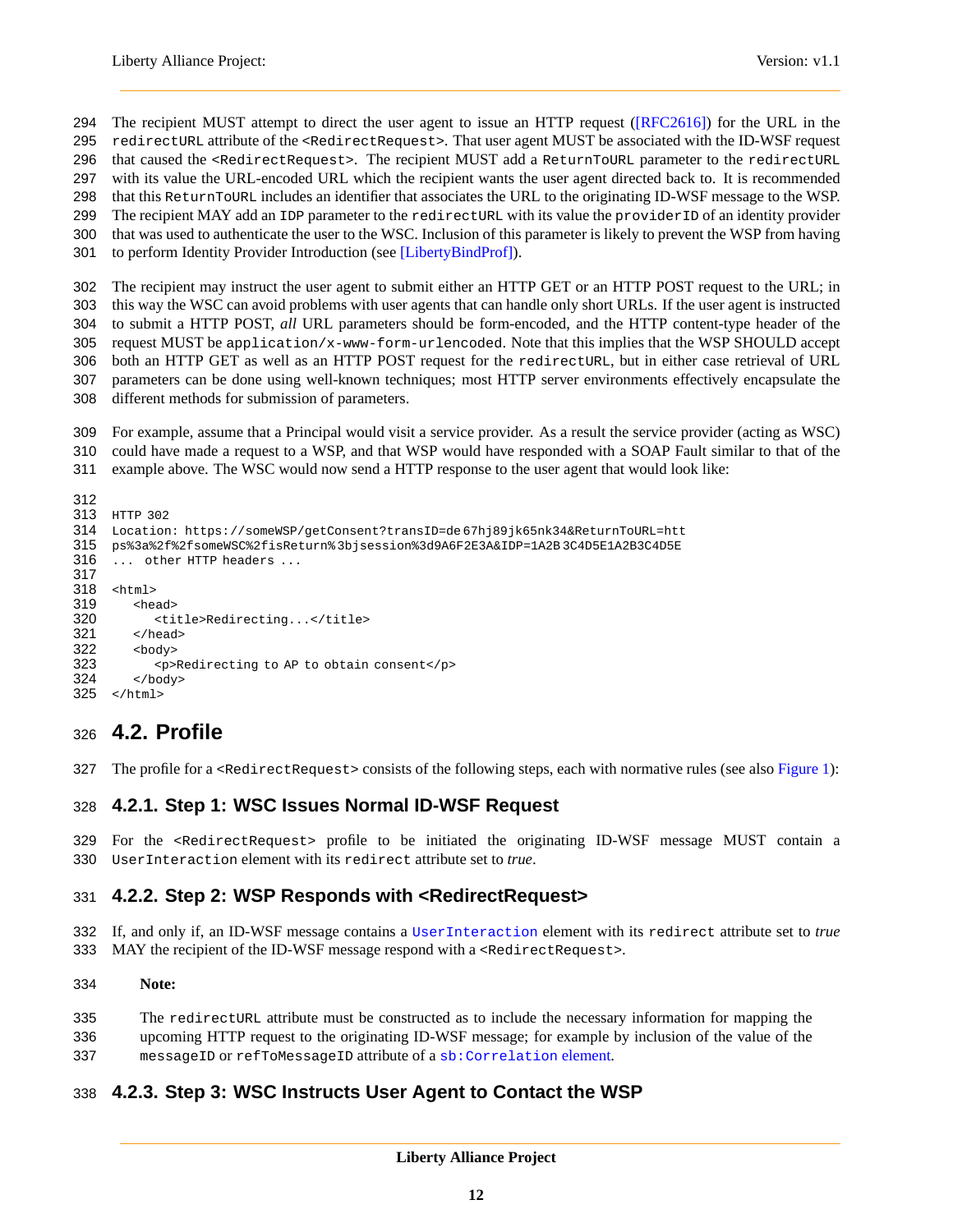- 339 When the WSC receives a <RedirectRequest> it MUST attempt to direct the user agent to issue an HTTP request
- for the URL in the redirectURL attribute of the RedirectRequest. The user agent MUST be associated with
- 341 the ID-WSF message that caused the <RedirectRequest>. The WSC MUST append a ReturnToURL parameter
- to the redirectURL with its value the URL-encoded URL to which the WSC wants the user agent directed back. It is recommended that this ReturnToURL includes an identifier that associates the URL to the originating ID-WSF
- message issued in step 1.
- **Note:**
- How this step is performed will depend on the user agent. In most cases it is accomplished by a simple
- HTTP 302 response with a Location header set to the redirectURL. Different user agents may be better
- served by other approaches, for example a WML browser may be able to handle a redirect deck better than a
- 349 potentially long URL. See the [processing rules for the](#page-10-2) <RedirectRequest>.

## **4.2.4. Step 4: WSP Interacts with User Agent**

 In step 4 the user agent issues the HTTP request for the redirectURL, with the ReturnToURL parameter appended, with any IDP parameter also appended. The WSP MUST verify that the ReturnToURL points to the WSC, i.e. the host in the URL should be the same as the host to which the WSP sent the <RedirectRequest>. If this is not the case the WSP MUST ignore the ReturnToURL, abort the profile, and construct a meaningful error message for the user. If verification succeeds, however, the service (WSP) MAY now proceed with a HTTP response that contains an inquiry directed at the user. The WSP SHOULD verify that the identity of the user is that of the owner of the resource that was targeted in the originating ID-WSF request, for example by means of a <lib:AuthnRequest> (see [\[LibertyProtSchema\]\)](#page-24-11). This step may be followed by any number of interactions between the user and the WSP, but the WSP should attempt to execute step 5 within a reasonable time.

## **4.2.5. Step 5: WSP Redirects User Agent Back to WSC**

 In step 5 the WSP that issued the <RedirectRequest> MUST attempt to instruct the user agent to issue an HTTP request for the ReturnToURL that was included as parameter on the URL of the HTTP request made in step 4. The WSP SHOULD append a ResendMessage parameter to the ReturnToURL. This parameter serves as a hint to the WSC about the next step. A value of *0* or *false* indicates that the WSC should not try to re-issue the originating ID-WSF request, presumably because the resource owner did not approve completion of the transaction. If the value of ResendMessage is *true*, *1*, or any string other than *0* or *false*, it is an indication that the WSP recommends that the WSC re-issue the originating request. It is RECOMMENDED that in this situation, the value of this parameter is set 368 to the messageID of the <sb: Correlation>element of the originating ID-WSF message.

## **4.2.6. Step 6: User Agent Requests ReturnToURL from WSC**

 In step 6 the user agent requests the ReturnToURL from the WSC. The WSC SHOULD check the value of the ResendMessage parameter; if the value is *0* or *false* the WSC SHOULD NOT send an ID-WSF message with a request for the same resource and/or action (as in step 1). If the value of the ResendMessage parameter is anything else, then 373 the WSC MAY resend the message (Step 7). If the WSC resend its request it MUST set the refToMessageID 374 attribute of the <sb:Correlation> SOAP header to the value of the messageID of the <sb:Correlation> that accompanied the <RedirectRequest> (in step 2).

Finally, after receiving the response from the WSP, the WSC should send a HTTP response to the user agent.

## **4.2.7. Step 7: WSC Resends Message**

 The WSC that resent its request MUST set the refToMessageID attribute of the <sb:Correlation> SOAP header block to the value of the messageID of the <sb:Correlation> that accompanied the <RedirectRequest> (in

step 2).

## **4.2.8. Steps 8 & 9: Completing Outstanding Requests.**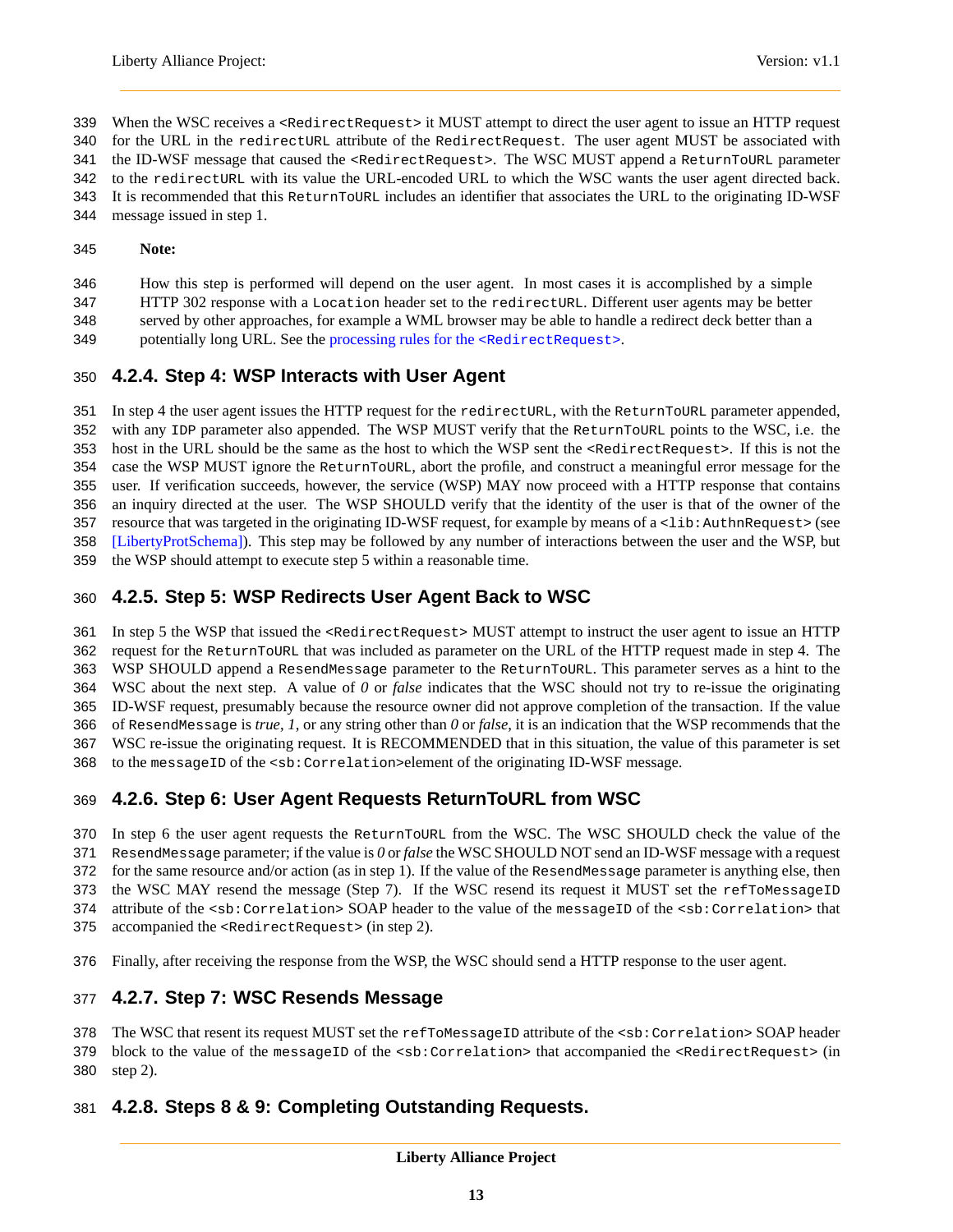382 Finally, after receiving the response from the WSP (step 8), the WSC has to return a HTTP response to the user agent 383 (step 9).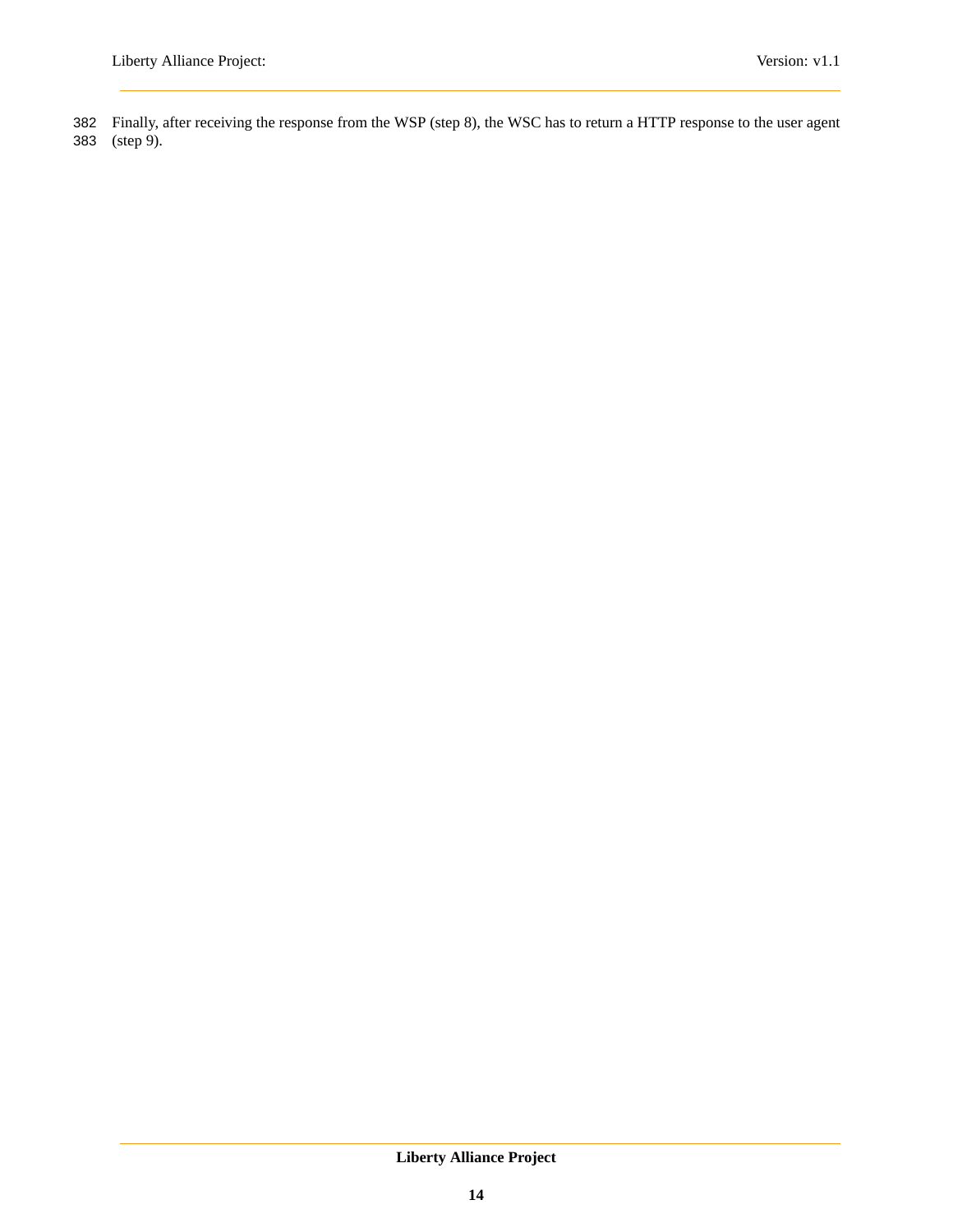## <span id="page-14-0"></span>**5. Interaction Service**

 The *interaction service* (IS) is an ID-WSF service that provides a means for simple interactions between an ID-WSF implementation and a Principal. It allows a client (typically a WSP acting as a WSC towards the interaction service) to query a Principal for consent, authorization decisions, etc. An IS provider accepts requests to present information and questions to a Principal. The IS provider is responsible for "rendering" a "form" to the Principal. It is expected that the IS provider knows about the capabilities of the Principal's device and about any preferences he or she may have regarding such interactions. The IS returns the answer(s) of the Principal in a response that contains values for the parameters of the request.

 Although an interaction service may exist as an identity service that is registered with a [discovery service,](#page-24-3) the interaction service MAY also (or solely) be provided by a web services consumer that is invoking an identity service, but only when that service provider is engaged in an interactive session with the Principal. However, the consumer of such an IS must have great trust in the IS provider as the consumer has no means of asserting that the response indeed is based upon resource owner input. Record keeping by all parties will support resolution of any possible dispute about a breach of such trust.

 Only a party that is in principle capable of contacting the Principal *any time* should register a service type URN of *urn:liberty:is:2003-08* with the discovery service (see [\[LibertyDisco\]\)](#page-24-3) of that Principal.

An example deployment of a permanent IS provider could consist of an IS interface on top of a standard WAP Push

401 service. The IS could accept [<InteractionRequest>](#page-14-1)messages and create WML pages from such requests. It might

then send a WAP Push message to the Principal's device with a temporary URL, that points to the newly created

403 page. Once the WAP client receives the WAP message it will launch a HTTP session and fetch the given URL. The HTTP response will contain the WML page, which will be rendered in a browser on the client. The user would

answer the question(s) in the form and submit it. The IS would now send a [<InteractionResponse>](#page-19-0) to the invoker

(and a "Thank You" page to the Principal). Note that this is just an example; another implementation could use an

instant messaging protocol and yet another implementation could do both and switch based upon the users presence

information (that it obtains from possibly yet another identity service).

The service type URN for the interaction service is *urn:liberty:is:2003-08*.

 Both a provider, and a client of an interaction service MUST adhere to the processing rules defined for ID-WSF messages in [\[LibertySOAPBinding\]](#page-24-4) and [\[LibertySecMech\].](#page-24-9)

An interaction service MAY register an Option with the [Discovery Service](#page-24-3) to indicate one or more languages that it

prefers for enquiries directed to the Principal. The value of the Option element SHOULD be a URI that MUST start

with *urn:liberty:is:language* and is concatenated with one or more language identification tags (see [\[RFC3066\]\)](#page-24-7), that

<span id="page-14-1"></span>are each preceded by a forward slash / character. An example is *urn:liberty:is:language/en-US/fi*

## **5.1. Interaction Request**

A provider that wants to query a Principal sends an <InteractionRequest>. This element allows for the sender

 to define several types of queries. The requester can define text labels, parameters and default values. The response will have values for the supplied parameters. The requester SHOULD NOT assume any particular final format of the

420 query. The encompassing ID-WSF message MUST NOT contain a [<UserInteraction>](#page-7-0) element.

### **5.1.1. The InteractionRequest Element**

 The InteractionRequest element allows to requester to define a "form" that the IS will try to present to the Principal. It contains:

- ResourceID [Optional], or EncryptedResourceID [Optional]
- The identifier, optionally encrypted, that identifies the resource being requested. The sender may use the [discovery service](#page-24-3) to obtain the value for this element.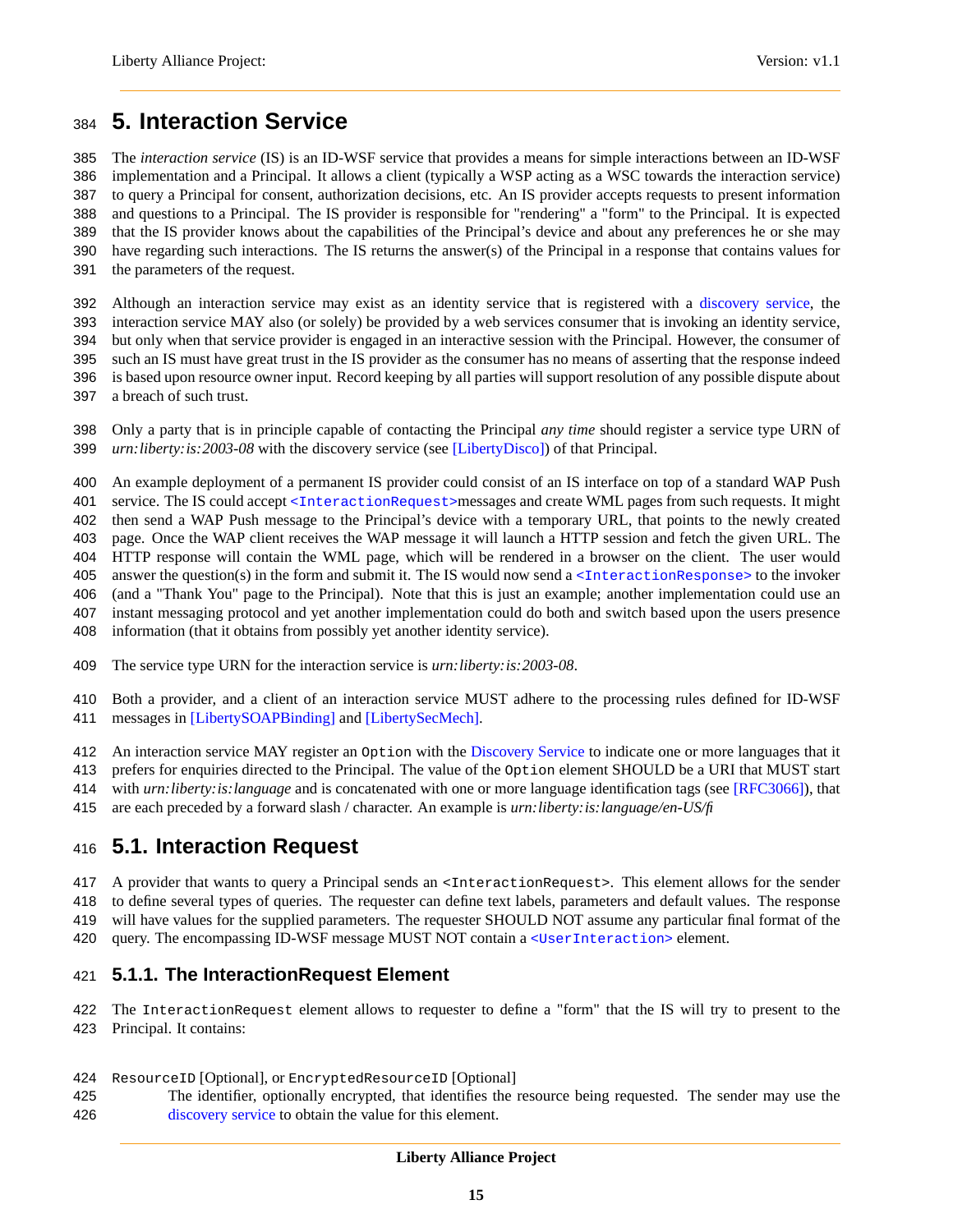Inquiry [Required] This element contains the elements that make up the actual query. There may be more than one <Inquiry> but it is RECOMMENDED that an <InteractionRequest> contains only one <Inquiry>. See the note 430 on [chaining](#page-22-0) for reasons for allowing more than one <Inquiry>. ds:KeyInfo [Optional]

 This optional element can contain a public signing key that the sender has for the Principal. Presence of this element indicates to the IS that the sender wishes that the Principal sign the response with the associated private key and that the IS should include the signed statement in its response. If this element is present the 435 signed [attribute](#page-0-0) MUST be present too.

#### id

Allows the element to be signed according to the rules in [\[LibertySecMech\].](#page-24-9)

#### language [Optional]

 Indicates the languages that the user is likely able to process. The sender wishes that the inquiry will be rendered to the Principal using one of these languages. The value of this attribute is a space sepa-441 rated list of language identification Tags [\(\[RFC3066\]\)](#page-24-7). The WSC can obtain this information from the HTTP Accept-Language header, from a language Option URI for the InteractionService in the disco:ResourceOffering or by other means, for example from a *personal profile service*. It is RECOM- MENDED that the value of a language attribute does not request a language that was not present in the language Option URI, if this was presented to the sender.

#### signed [Optional]

- This attribute indicates that the sender wishes the Principal to sign the response. The value of this attribute can be *strict*, or *lax*. A value of *strict* indicates that the sender wants a positive response only if it will contain 449 a signed statement from the Principal. It this attribute is present a <ds: Keyinfo> MAY be present too, and 450 the <InteractionRequest> SHOULD NOT contain more than one <Inquiry>.
- maxInteractTime [Optional]
- Indicates the maximum time in seconds that the sender regards as reasonable for the resource owner interaction. A WSP MUST NOT set the value of this attribute to a greater value than the value of a possibly received [maxInteractTime](#page-0-0) attribute in a UserInteraction element.
- The schema fragment for the <InteractionRequest> is:

| 456 |                                                                                                |
|-----|------------------------------------------------------------------------------------------------|
| 457 | <element name="InteractionRequest" type="InteractionRequestType"></element>                    |
| 458 | <complextype name="InteractionRequestType"></complextype>                                      |
| 459 | <sequence></sequence>                                                                          |
| 460 | <xs: minoccurs="0" qroup="" ref="ResourceIDGroup"></xs:>                                       |
| 461 | <element maxoccurs="unbounded" minoccurs="1" ref="is:Inquiry"></element>                       |
| 462 | <element maxoccurs="1" minoccurs="0" ref="ds:KeyInfo"></element>                               |
| 463 |                                                                                                |
| 464 | <attribute name="id" type="xs: ID" use="optional"></attribute>                                 |
| 465 | <attribute name="lanquaqe" type="NMTOKENS" use="optional"></attribute>                         |
| 466 | <attribute name="maxInteractTime" type="integer" use="optional"></attribute>                   |
| 467 | <attribute name="signed" type="token" use="optional"></attribute>                              |
| 468 |                                                                                                |
| 469 | <xs: name="ResourceIDGroup" qroup=""></xs:>                                                    |
| 470 | <xs:choice></xs:choice>                                                                        |
| 471 | <xs:element ref="ResourceID"></xs:element> <xs:element ref="EncryptedResourceID"></xs:element> |
| 472 | $\langle xs:choice\rangle$                                                                     |
| 473 | $\langle xs:$ aroup>                                                                           |
| 474 | <xs:element name="ResourceID" type="disco:ResourceIDType"></xs:element>                        |
| 475 | <xs:element name="EncryptedResourceID" type="disco:EncryptedResourceIDType"></xs:element>      |
| 476 |                                                                                                |
| 477 |                                                                                                |

### <span id="page-15-0"></span>**5.1.2. The Inquiry Element**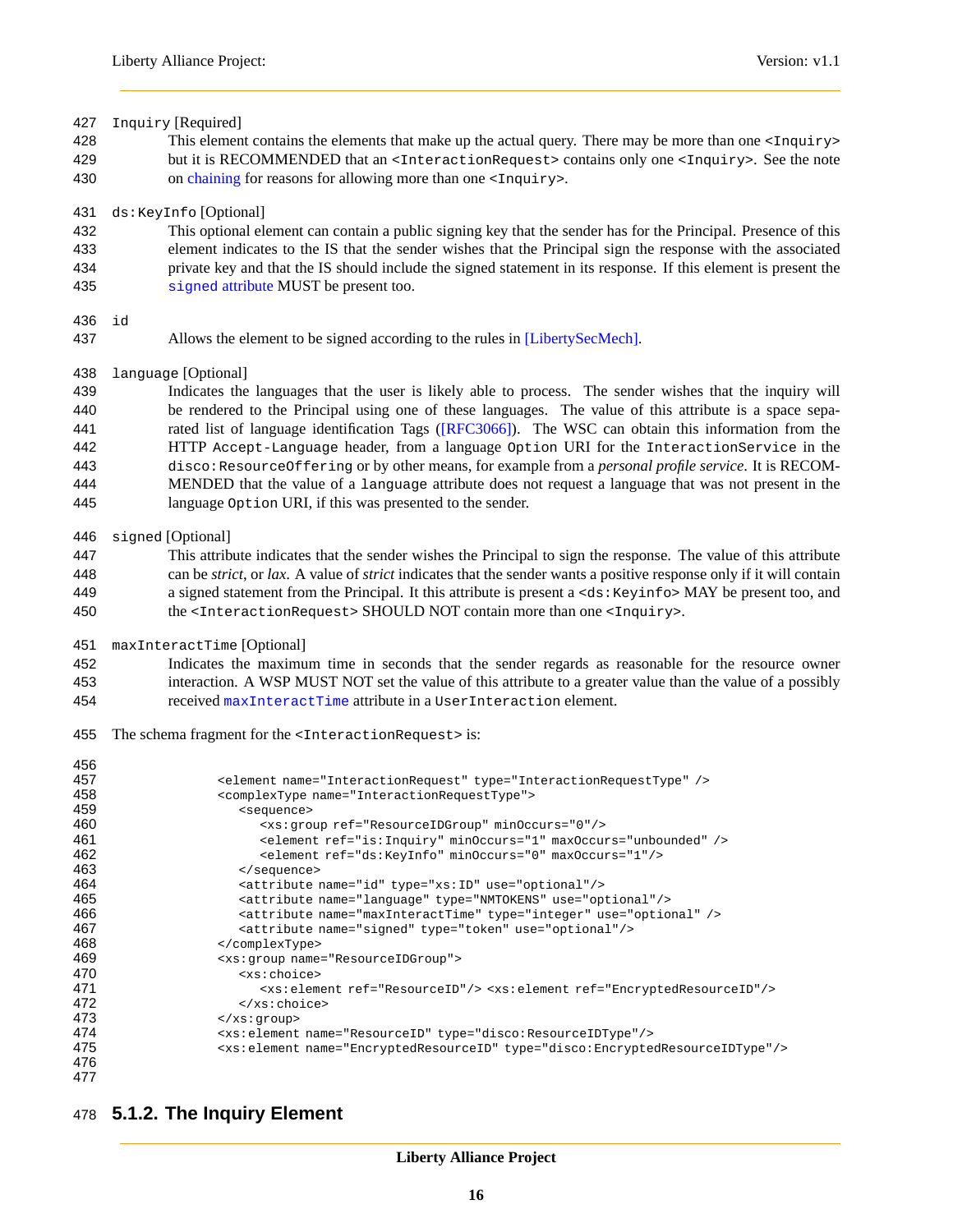The Inquiry element contains:

Help [Optional]

- Contains informal text regarding the inquiry, that may be presented to the user (See further definition below).
- Element of type InquiryElementType [Zero or more]
- Elements of this type contain actual query elements to be presented to the user. The type, and its sub-types are defined below.

id [Optional]

| 486 | The id attribute MUST be present if the encompassing <interactionrequest> contains the signed</interactionrequest> |
|-----|--------------------------------------------------------------------------------------------------------------------|
| 487 | attribute and then its value MUST have the properties of a nonce; i.e. the uniqueness properties defined for a     |
| 488 | messageID in [LibertySOAPBinding].                                                                                 |

title [Optional]

 The interaction service SHOULD present the value of the title attribute in accordance with the conventions of the user agent used to present the inquiry to the Principal.

492 The schema fragment for the <Inquiry> is:

```
493<br>494
494 <element name="Inquiry" type="is:InquiryType"/><br>495 <complexType name="InquiryType">
495 <complexType name="InquiryType"><br>496 <complexType >
496 <sequence>
497 <element ref="Help" minOccurs="0"/>
                      <choice maxOccurs="unbounded">
499 <element ref="Select" minOccurs="0" maxOccurs="unbounded"/>
                        <element name="Confirm" type="InquiryElementType" minOccurs="0"←-
500
501 maxOccurs="unbounded"/>
502 <element ref="Text" minOccurs="0" maxOccurs="unbounded"/>
503 </choice>
504 </sequence><br>505 <attribute
                   505 <attribute name="id" type="xs:ID" use="optional"/>
506 <attribute name="title" type="string" use="optional"/>
507 </complexType>
508
509
```
#### **5.1.2.1. The Help Element**

 The Help element contains informal text about its parent element. Whitespace in this element is significant in that the IS provider is expected to attempt to respect newline characters. The IS provider is not expected to render the text of this element, but rather provide the Principal with an option to view the text. The IS provider is expected to realize such option according to the conventions of the user agent of the Principal. Apart from the help text this element may have:

label [Optional]

Specifies a label relating to the help text.

link [Optional]

 This element MUST contain a resolvable URL to information about the inquiry. If the link attribute is present then the Help element MUST NOT contain text.

moreLink [Optional]

 An optional attribute whose value MUST be a resolvable URL to *additional* information about the inquiry. The IS provider is expected to present the Principal with an appropriate means such as a button, link or menu-item for obtaining this additional information.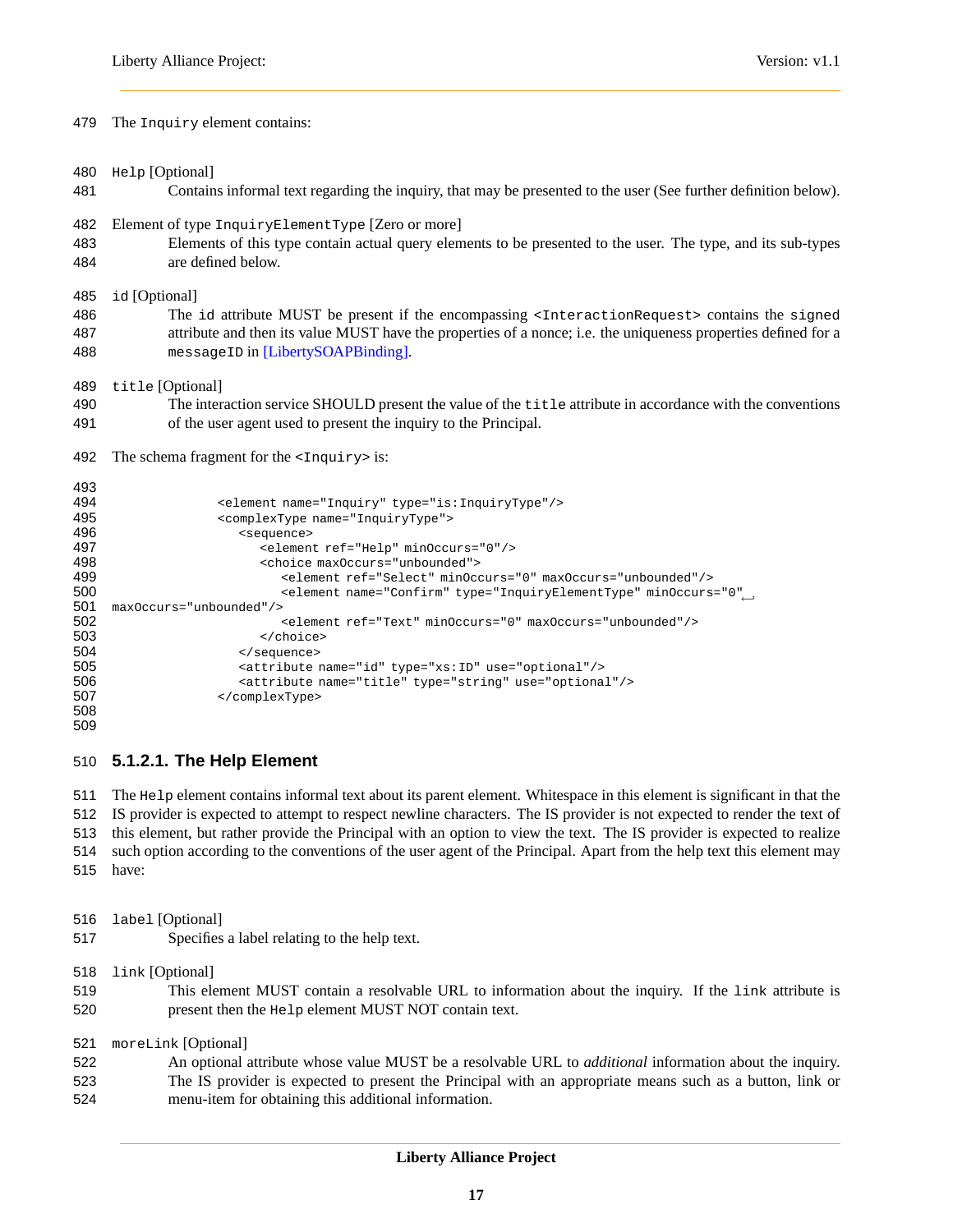The schema fragment for the Help element is:

```
526
527 <element name="Help" type="HelpType" />
528 <complexType name="HelpType" mixed="true"><br>529 <attribute name="label" type="string" us
529 <attribute name="label" type="string" use="optional" />
                         530 <attribute name="link" type="anyURI" use="optional" />
531 <attribute name="moreLink" type="anyURI" use="optional" /><br>532 </complexType>
                      532 </complexType>
```
#### **5.1.2.2. The InquiryElementType**

- The InquiryElementType is an abstract type that defines the common content for query elements. The type contains:
- Help [Optional] See definition of the Help element above.
- Hint [Optional]
- A <Hint> contains short informal text about its parent element. The IS provider is expected to present the text of this element as a hint, according to the conventions of the Principal's user agent. The simple Hint element does not contain attributes or children elements.
- Label [Optional]
- An IS provider is expected to present the content of Label elements as question labels. Note that the text value of a <Label> is normalized.
- Value [Optional]

 Where applicable an IS provider will render the content of Value elements as initial values for the parameters (ie. as defaults). Requesters that wish to receive a signed Statement in the response MUST include a (possibly empty) <Value> for each instance of InquiryElementType. Note that the text value of a <Value> is normalized.

name [Required]

| 551 | The name attribute is used as a parameter name. This attribute may not always be presented by the IS service,          |
|-----|------------------------------------------------------------------------------------------------------------------------|
| 552 | but in case there is no <label> provided for the parameter, the interaction service MAY use the value of</label>       |
| 553 | the name attribute instead. Note that a single <interactionrequest> may not contain more than one</interactionrequest> |
| 554 | $\epsilon$ InquiryElement> with the same name, as the type of this attribute is $xs:ID$ .                              |

The schema fragment for the InquiryElementType is:

| ັບບບ |                                                                                           |
|------|-------------------------------------------------------------------------------------------|
| 557  | <complextype abstract="true" name="InquiryElementType"></complextype>                     |
| 558  | <sequence></sequence>                                                                     |
| 559  | <element minoccurs="0" ref="Help"></element> <element minoccurs="0" ref="Hint"></element> |
| 560  | <element minoccurs="0" name="Label" type="xs:normalizedString"></element>                 |
| 561  | <element minoccurs="0" name="Value" type="xs:normalizedString"></element>                 |
| 562  |                                                                                           |
| 563  | <attribute name="name" type="xs: ID" use="required"></attribute>                          |
| 564  |                                                                                           |
| 565  | <element name="Hint" type="xs:string"></element>                                          |
| 566  |                                                                                           |

#### **5.1.2.3. <InquiryElementType> Subtypes**

The defined <InquiryElementType> subtypes are: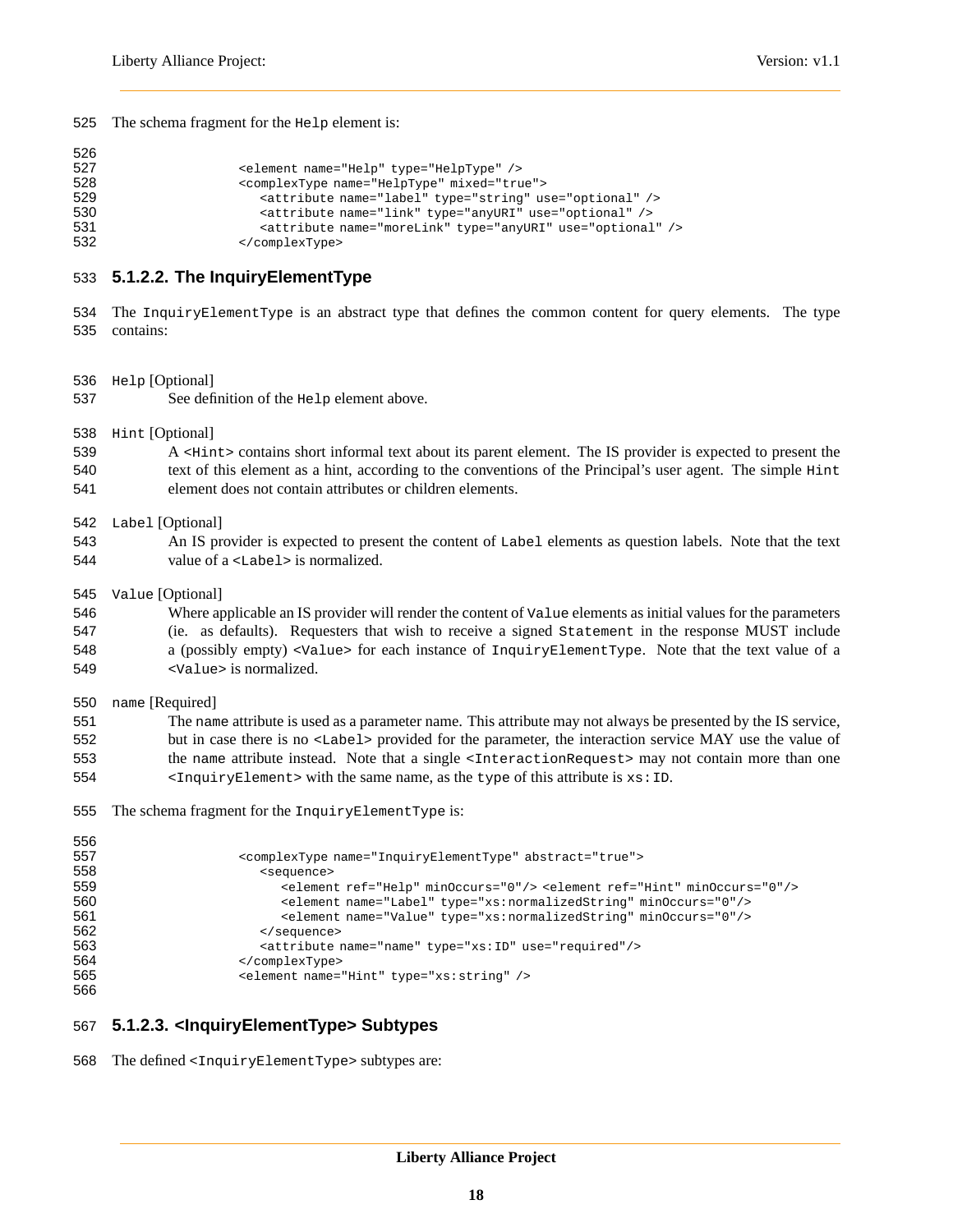• The Select element. This element allows the requester to ask the resource owner to select one (or more) items out of a given set of values. The resulting parameter value is a string with space separated tokens. This element contains Item elements that contain label and value *attributes* . The content of the optional <Value> MUST match the value of one of the children Item elements. The Select element has a boolean multiple attribute to indicate if more than one item can be selected; the default is *false*.

The schema fragment for the Select element is:

| 575 |                                                                                                |  |
|-----|------------------------------------------------------------------------------------------------|--|
| 576 | <element name="Select" type="is:SelectType"></element>                                         |  |
| 577 | <complextype name="SelectType"></complextype>                                                  |  |
| 578 | <complexcontent></complexcontent>                                                              |  |
| 579 | <extension base="InquiryElementType"></extension>                                              |  |
| 580 | <sequence></sequence>                                                                          |  |
| 581 | <element maxoccurs="unbounded" minoccurs="2" name="Item"></element>                            |  |
| 582 | <complextype></complextype>                                                                    |  |
| 583 | <sequence></sequence>                                                                          |  |
| 584 | <element minoccurs="0" ref="Hint"></element>                                                   |  |
| 585 | $\langle$ /sequence>                                                                           |  |
| 586 | <attribute name="label" type="xs:string" use="optional"></attribute>                           |  |
| 587 | <attribute ,<="" name="value" th="" type="xs:NMTOKEN" use="required"><th></th></attribute>     |  |
| 588 | /                                                                                              |  |
| 589 |                                                                                                |  |
| 590 |                                                                                                |  |
| 591 |                                                                                                |  |
| 592 | <attribute ,<="" default="false" name="multiple" th="" type="xs:boolean"><th></th></attribute> |  |
| 593 | $use="optional*/>$                                                                             |  |
| 594 |                                                                                                |  |
| 595 |                                                                                                |  |
| 596 |                                                                                                |  |
| 597 |                                                                                                |  |

 • The Confirm element. This element allows the requester to ask the resource owner a yes/no question. The resulting parameter value is *"true"* or *"false"*.

 • The Text element. This element allows the requester to ask the resource owner an open ended question. The requester may give a recommended minimum and maximum size in characters, and a format input mask. The resulting parameter value is a text string.

 The format string SHOULD adhere to the specification for format input masks for WML 1.3 input elements (see [\[WML\]\)](#page-24-12). However note that it is the interaction service that SHOULD attempt to obtain a value for the Text ele-605 ment that matches with the requested format input mask. It is up to the recipient of the  $\leq$ InteractionResponse> to verify the format of values as an interaction service MAY ignore a format attribute.The format input mask may help speed up entry of the value by the Principal.

The schema fragment for the Text element is:

| 609 |                                                                          |
|-----|--------------------------------------------------------------------------|
| 610 | <element name="Text" type="TextType"></element>                          |
| 611 | <complextype name="TextType"></complextype>                              |
| 612 | <complexcontent></complexcontent>                                        |
| 613 | <extension base="InquiryElementType"></extension>                        |
| 614 | <attribute name="minChars" type="xs:integer" use="optional"></attribute> |
| 615 | <attribute name="maxChars" type="xs:integer" use="optional"></attribute> |
| 616 | <attribute name="format" type="CDATA" use="optional"></attribute>        |
| 617 |                                                                          |
| 618 |                                                                          |
| 619 |                                                                          |

### **5.1.3. Example Request**

An example for a query that asks for consent to share the owner's address with a WSC could look like: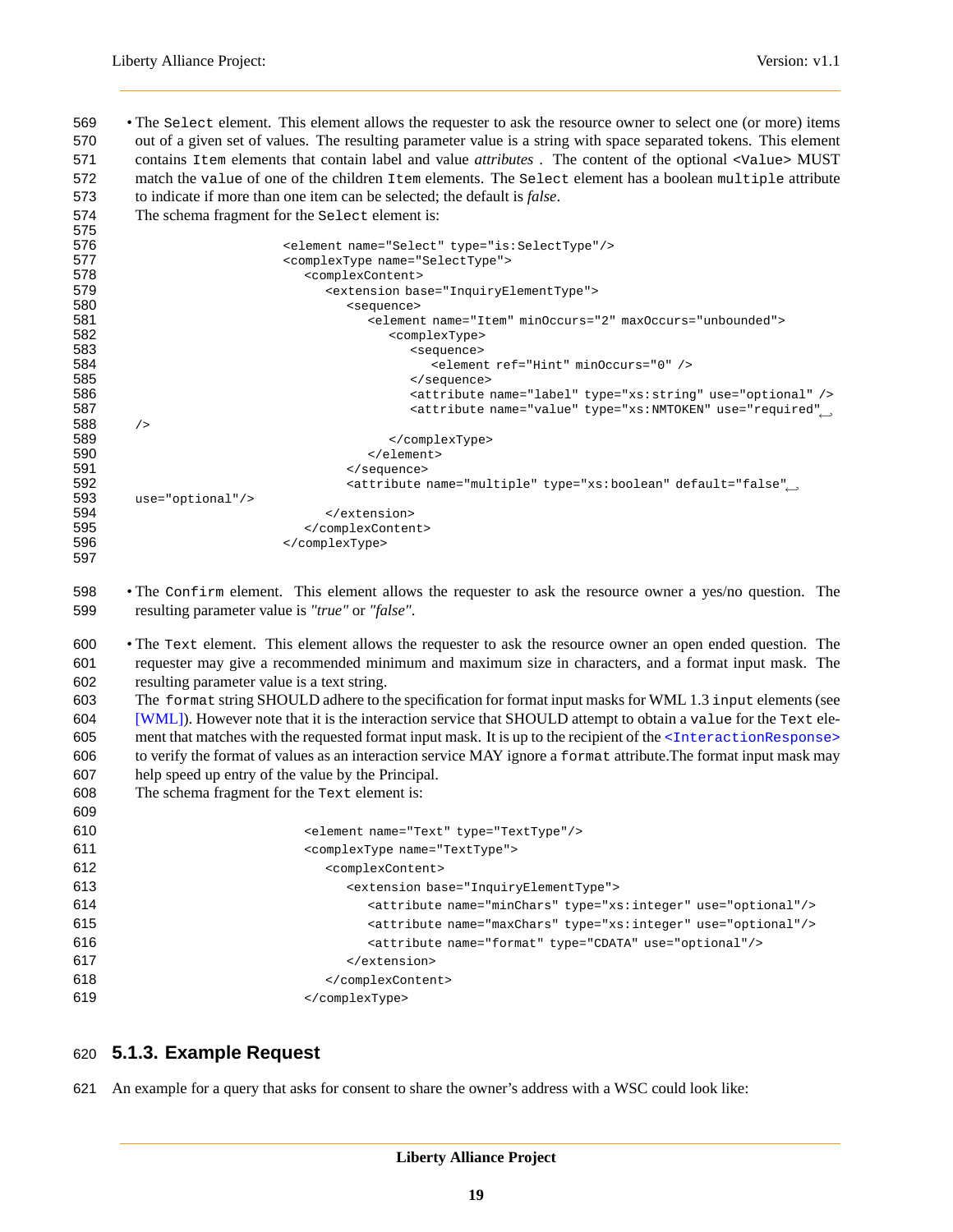<span id="page-19-1"></span>

| 622 |                                                                             |
|-----|-----------------------------------------------------------------------------|
| 623 | <interactionrequest xmlns="urn:liberty:is:2003-08"></interactionrequest>    |
| 624 | <resourceid>data:d8ddw6dd7m28v628</resourceid>                              |
| 625 | <inquiry title="Profile Provider Question"></inquiry>                       |
| 626 | <help morelink="http://pip.example.com/help/attribute/read/consent"></help> |
| 627 | example.com is requesting your address. We do not have a rule that          |
| 628 | instructs us how you want us to process this request. Please pick one of    |
| 629 | the given options. Note that the last two options do prevent you from being |
| 630 | prompted this question when example.com asks for your address again.        |
| 631 | $\alpha$ /Help>                                                             |
| 632 | <select name="addresschoice"></select>                                      |
| 633 | <label>Do you want to share your address with service-provider.com?</label> |
| 634 | <value>no</value>                                                           |
| 635 | <ltem label="Not this time" value="no"></ltem>                              |
| 636 | <item label="Yes, once" value="yes"></item>                                 |
| 637 | <item label="No, never" value="never"></item>                               |
| 638 | <hint>We won't give out your address and won't ask you again</hint>         |
| 639 | $\langle$ /Item>                                                            |
| 640 | <item label="Yes, always" value="always"></item>                            |
| 641 | <hint>We will share your address now and in the future with,</hint>         |
| 642 | service-provider.com                                                        |
| 643 | $\langle$ /Item>                                                            |
| 644 |                                                                             |
| 645 |                                                                             |
| 646 |                                                                             |
| 647 |                                                                             |

### **5.1.4. Processing Rules**

 The recipient of an <InteractionRequest> MUST pose the first <Inquiry> to the <wsf:Resource>. The recipient MUST NOT pose any <Inquiry> if the <InteractionRequest> has a <maxInteractTime> attribute

with a value smaller than the time that the recipient *expects* to be required to process that <Inquiry>. The recipient

MAY pose *all* the Inquiry elements, if it is able to do so in a manner that is both efficient as well as user friendly.

653 The recipient SHOULD make every attempt to format each  $\langle \text{Inquity} \rangle$  according to the expectations defined for the [Inquiry](#page-15-0) element and its children elements.

 The recipient SHOULD attempt to present user interface elements such a buttons, labels etc., in one of the languages given in the language attribute, if present. Nevertheless, the recipient SHOULD NOT attempt to translate any of the 657 texts given by the sender for elements of the interaction request. For example, a  $\text{Confirm}$  element could be rendered on a web page with links for "Yes" and "No, but if the language indicated "fi" (for Finnish) the IS could render

659 "Kyll $A\alpha$ " and "Ei".

 If the <InteractionRequest> includes a signed attribute then the recipient SHOULD attempt to obtain a signed <InteractionStatement> from the Principal. If the value of the signed attribute is *strict* the recipient MUST respond with an <InteractionResponse> that contains either an <InteractionStatement>, or a Status 663 element with its code attribute set to *is:notSigned*. Further, if the <InteractionRequest> includes a ds:KeyInfo element then the recipient SHOULD attempt to obtain an <InteractionStatement> signed with the (private) key associated with the key described in the ds:KeyInfo element. In this case the recipient MUST verify that the signature was constructed with the indicated key and if this was not the case the response SHOULD include a Status of *is:keyNotUsed*.

 If processing is successful, the recipient MUST respond with a message containing an <InteractionResponse> with a <Status> element holding a code attribute of *is:success*.

<span id="page-19-0"></span>Other values for the code attribute are specified below, and MAY be returned in fault responses.

## **5.2. Interaction Response**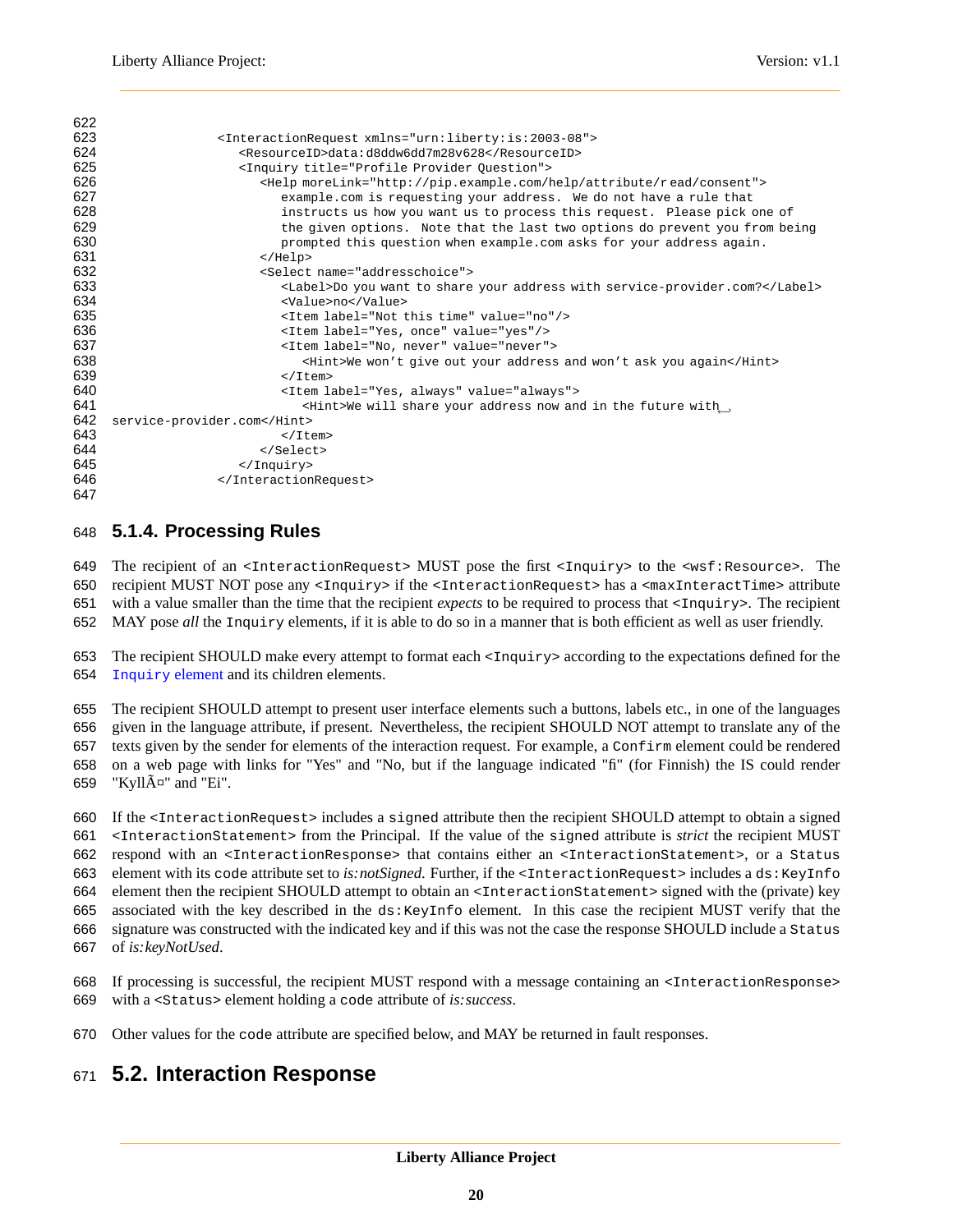- The IS Service responds with an ID-WSF message that either contains an InteractionResponse element, or a
- SOAP fault. Either of these responses will contain a Status element and, upon success, the InteractionResponse
- 674 will contain values for all the parameters in the query of the corresponding <InteractionRequest>. The code
- attribute of the Status element can take one of the following QNames:
- As noted above, the response will contain a code of *is:success* when the Principal answered the query and the message contains an <InteractionResponse>.
- *is:cancel* when the Principal canceled the query.
- *is:notSigned* when the request indicates signed="strict" but no signed statement could be obtained.
- *is:keyNotUsed* when the Principal signed the inquiry with a key other than indicated in the <ds:KeyInfo> of the request.
- *is:timeout* when the Principal did not answer the query in a timely manner, or the connection to the Principals user agent was lost.
- *is:timeNotSufficient* when the IS provider expects that the Principal cannot answer the inquiry within the maxInteractTime number of seconds; e.g. due to the fact that it takes more time to establish a connection with the device of the Principal.
- *is:notConnected* when the IS provider can currently not contact the Principal.

### <span id="page-20-0"></span>**5.2.1. The InteractionResponse Element**

- The InteractionResponse element contains a Status element and, upon success, either:
- Parameter [Optional]
- The InteractionResponse will contain Parameter elements corresponding to each element supplied in the <Inquiry> that is of the InquiryElementType. Each <Parameter> MUST have its name attribute 693 match the value of the name attribute of the corresponding InquiryElement.
- *or:*
- InteractionStatement [Optional]
- Contains one or more signed Inquiry elements.
- The Parameter element has two attributes:

name [Required]

699 Contains a value matching the value of the name attribute on the corresponding InquiryElement.

value [Required]

- 701 The answer that was obtained from the resource owner, or the unchanged default supplied. For <select> query elements the value may be a space separated list of tokens.
- 703 The <InteractionStatement> consists of:

#### Inquiry [Optional]

 This is a copy of the element (or elements) submitted in the request, but with the value attributes of each InquiryElement set (or left blank) by the Principal. The <Inquiry> in an <InteractionStatement>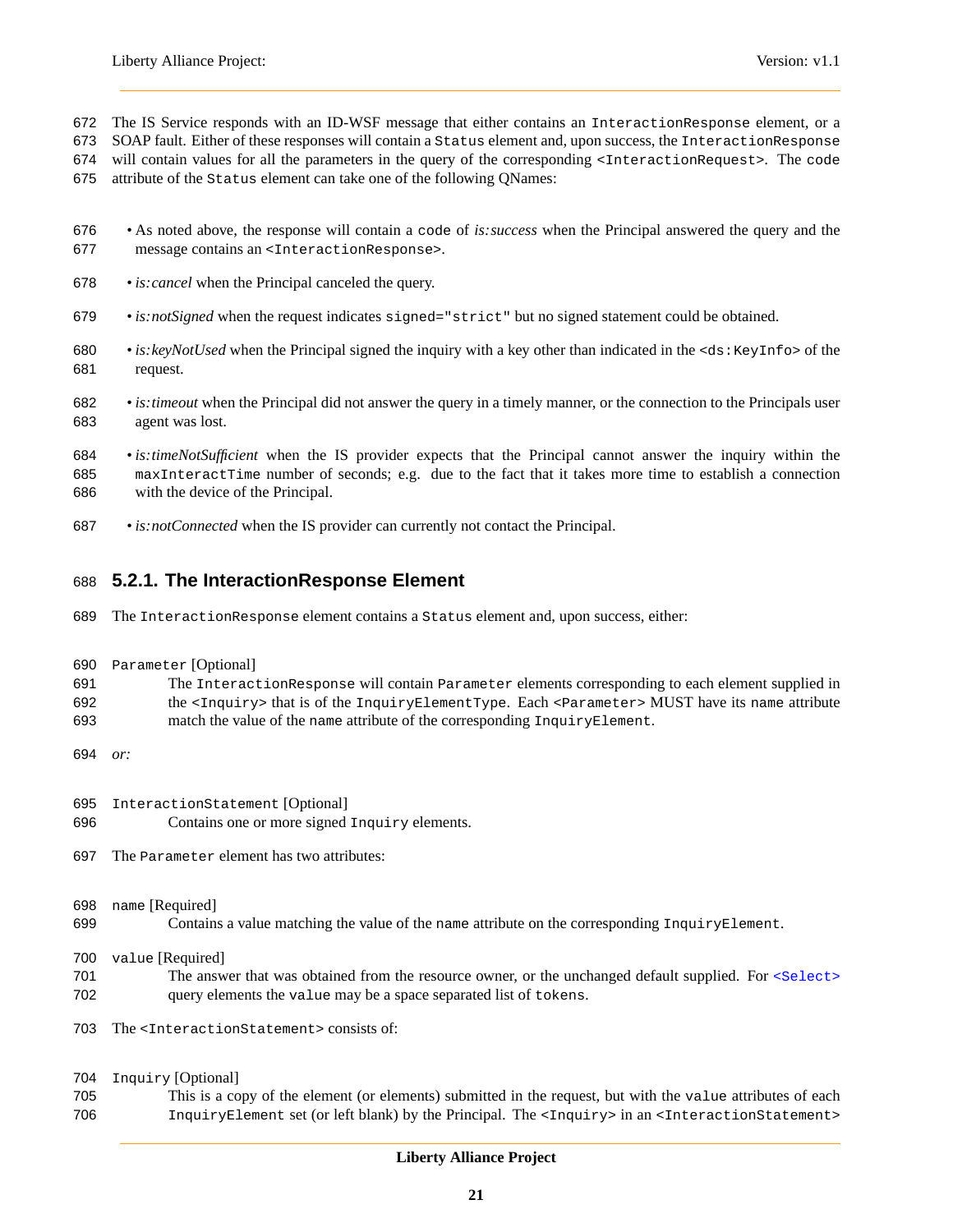MUST include *all* InquiryElements of **InquiryElementType** specified in the request; but other ele-708 ments, such as <Help>, <Hint> and <1tem>, MAY be omitted. ds:Signature [Optional] Contains a signature that covers the Inquiry elements (and thus all child elements). The signature 711 must be constructed by use of the private key associated with the content of the <ds:KeyInfo> of the <InteractionRequest>. 713 The schema fragment for the <InteractionResponse>element is: 715 <element name="InteractionResponse" type="is:InteractionResponseType"/><br>716 <complexType name="InteractionResponseType"> <complexType name="InteractionResponseType"> <sequence> <element ref="Status" /> schoice> <element name="InteractionStatement" type="InteractionStatementType"←- minOccurs="0" maxOccurs="unbounded"/> <element name="Parameter" type="ParameterType" minOccurs="0"←- maxOccurs="unbounded"/> 724 </choice><br>725 </choice> </sequence> 726 </complexType><br>727 <complexType n <complexType name="InteractionStatementType"> <sequence> <element ref="Inquiry" maxOccurs="unbounded"/> 730 <element ref="ds:Signature"/><br>731 </sequence> 731 </sequence><br>732 <complexType> </complexType> <complexType name="ParameterType"> <attribute name="name" type="xs:ID" use="required"/> <attribute name="value" type="xs:string" use="required"/> </complexType> An example of a response to the [example request](#page-19-1) could look like: <InteractionResponse> <Status code="is:success" /> <Parameter name="addresschoice" value="always"/> </InteractionResponse> 746 The same example as a response to an <InteractionRequest> with the signed attribute could look like: <InteractionResponse> <Status code="is:success" /> <InteractionStatement> <Inquiry title="Profile Provider Question" id="inquiry-3d4e2f8a37213b"> <Select name="addresschoice"> <Label>Do you want to share your address with
<sub>--</sub> service-provider.com?</Label> <Value>always</Value> </Select> </Inquiry> <ds:Signature> .... <ds:Reference>#inquiry-3d4e2f8a37213b</ds:Refere nce> .... 760 </ds:Signature><br>761 </InteractionState> </InteractionStatement> 762 </InteractionResponse>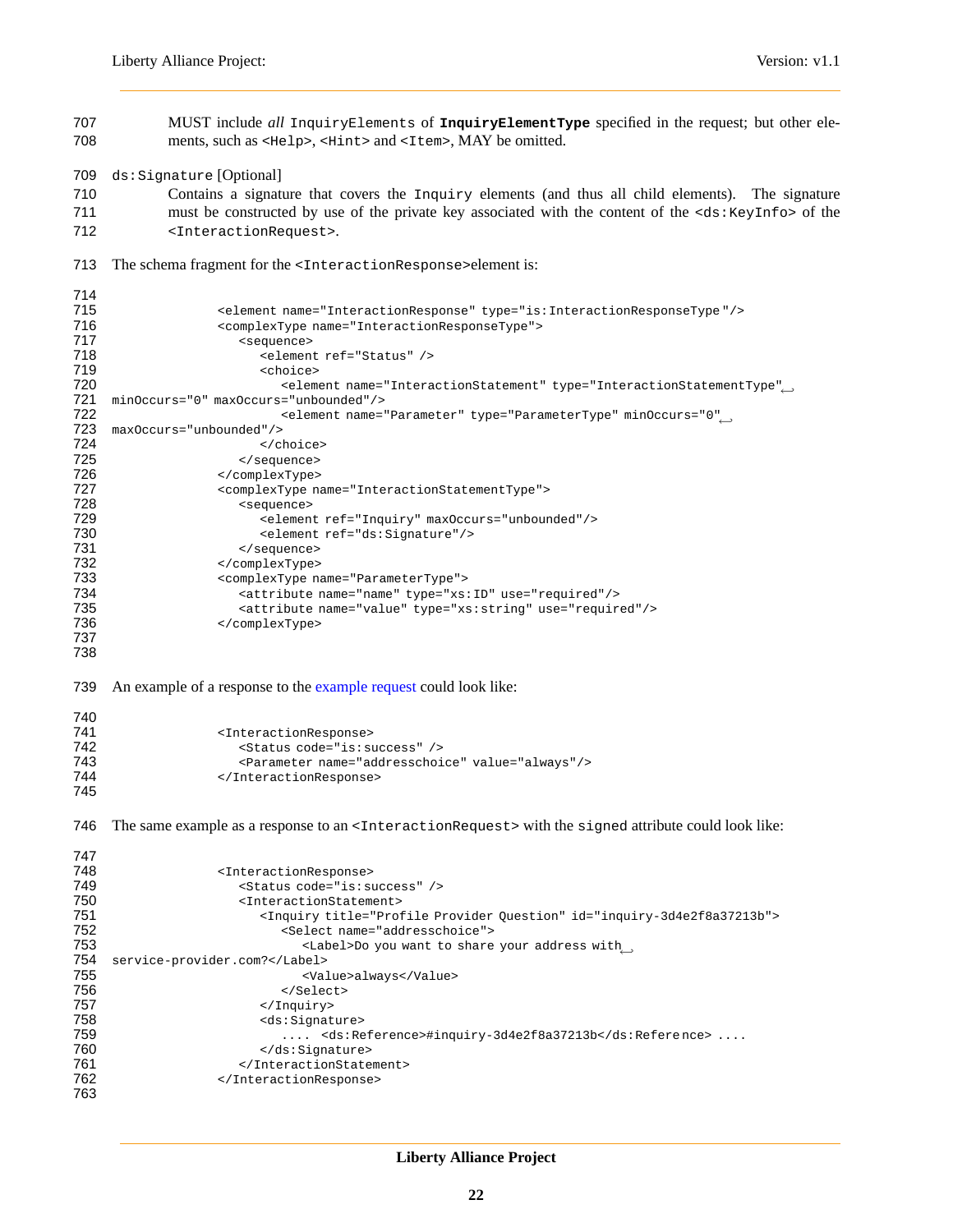An example of an empty, unsuccessful, response to the [example request](#page-19-1) could look like:

```
765
766 <mail@example.com/>
response>
<mail@example.com/>
response>
767 < Status code="is: cancel" /> </InteractionResponse>
768
```
## **5.2.2. Processing Rules**

770 The recipient of an <InteractionResponse> that contains a signed <InteractionStatement> MUST verify the

- signature, and discard the response if the signature cannot be verified. That recipient MUST verify that the id attribute
- of the signed <Inquiry> corresponds with the id of the corresponding request <Inquiry>.

#### <span id="page-22-0"></span>**Note:**

 A WSP that is processing an ID-WSF request may choose to encapsulate a "real" IS in an attempt to combine possible <InteractionRequest>s into a single <InteractionRequest>. This situation may occur if the WSP is going to make one or more ID-WSF requests before it responds to the ID-WSF request that it received. Each of the "secondary" WSPs may have a need to interact with the resource owner. An example of such a WSP could be an *Attribute Proxy*. For a WSP that encapsulates an IS in this manner all the normative

- text for the interaction service applies. In addition it needs to implement some algorithm to combine the InteractionRequest elements. An extremely simple algorithm simply copies each <Inquiry> into a
- 781 new <InteractionRequest>.
- The above process is called *service chaining*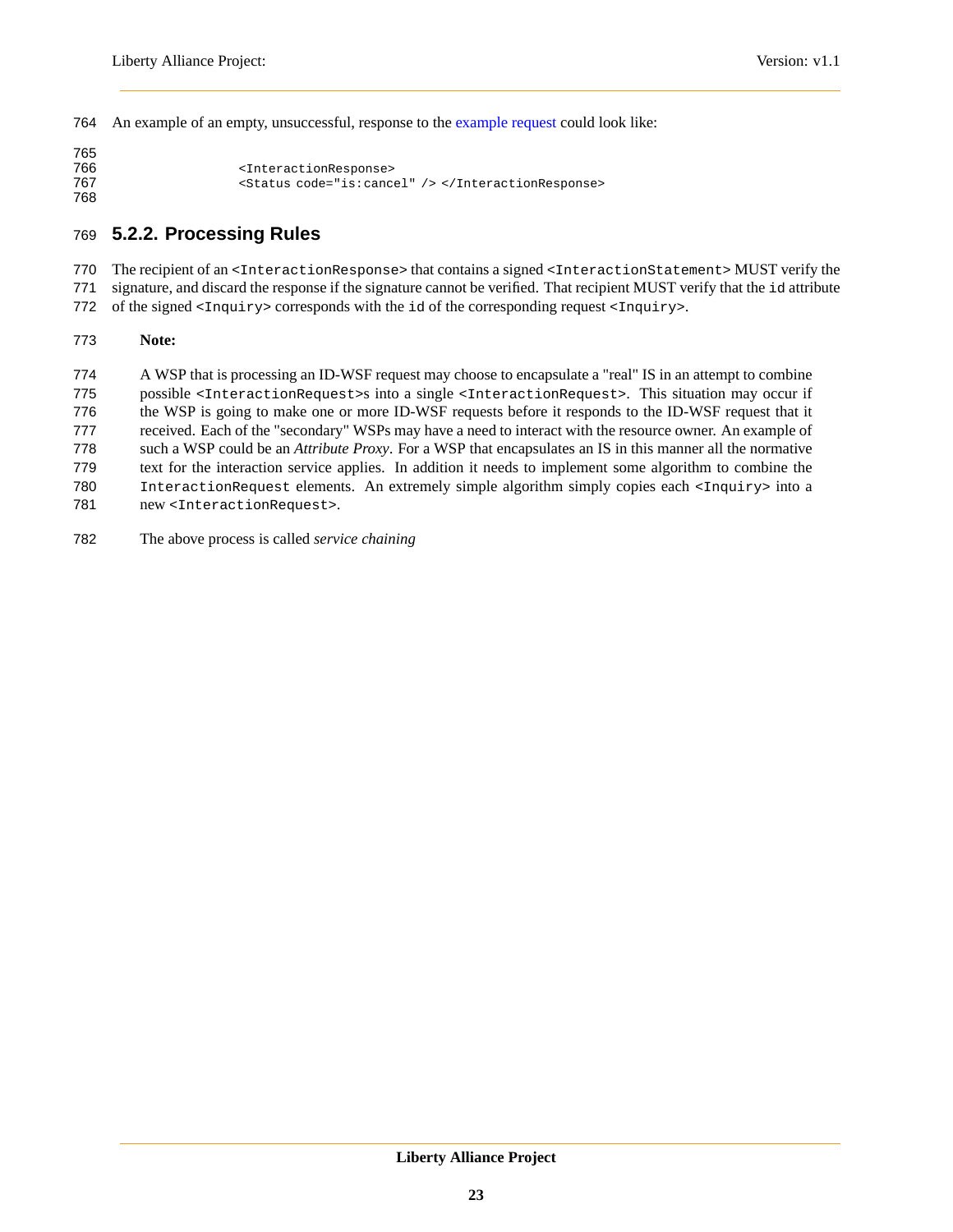## <span id="page-23-0"></span>**6. Security Considerations**

 The interaction service is effectively acting to its client WSCs as a proxy for the Principal. It is therefore important that the IS can be trusted by those clients. This is especially the case when such a WSC is itself a WSP that needs to obtain consent or permissions. There is no general possibility for an IS to proof on-line that it did indeed obtain the response from the Principal. The IS can and should of course authenticate the Principal, and could then save the proof

 of authentication, such as an assertion. There is little point in forwarding such an assertion to the WSC as proof, as an [ID-FF authentication assertion](#page-24-11) will contain the NameIdentifier of the Principal as known to the IS, not to the WSC.

An IS that is closely associated with an identity provider, i.e. has the same providerID as that identity provider, could

actually issue an assertion that states that the Principal as known to the WSC was present. Such statements could be

added as SOAP header to the InteractionResponse message (see [\[LibertySecMech\].](#page-24-9)

 It is not sufficient to know that a Principal was present at the IS. There is still the possibility that a rogue IS created 794 or changed the Principals answers in the <InteractionResponse>. The interaction service client can verify the integrity of the response if the answered Inquiry is signed with a key that is: either shared between the Principal and the WSC, or is the private key of the Principal and the WSC knows that the associated public key is bound to the Principal. To this end the WSC can include such public asymmetric key in the <InteractionRequest>. Naturally

the WSC should have consent from the Principal to share that key with the IS. Use of a private key is preferred for a

more provable audit trail of the Principals answers to the inquiry.

For the Redirect Profile the previous considerations do not apply, as parties that need to interact with a resource owner

do so themselves. Here it is again important that the WSP authenticates the Principal. Although the information flow

in the redirects does not contain very valuable information it is still recommended to use secure connections so that

 intruders cannot steal a session and hence for example reissue a request. This risk is reduced if WSPs require that all ID-WSF requests are signed and/or authenticate WSCs. Also all participants should protect themselves against replay

by checking for recently used messageIDs, etc.

The Principal has a risk that an IS, or for that matter any WSP, may misrepresent him. IS providers should make efforts

to induce trust in the Principal, for example by offering transaction logs, deploying sufficiently strong authentication

methods, etc.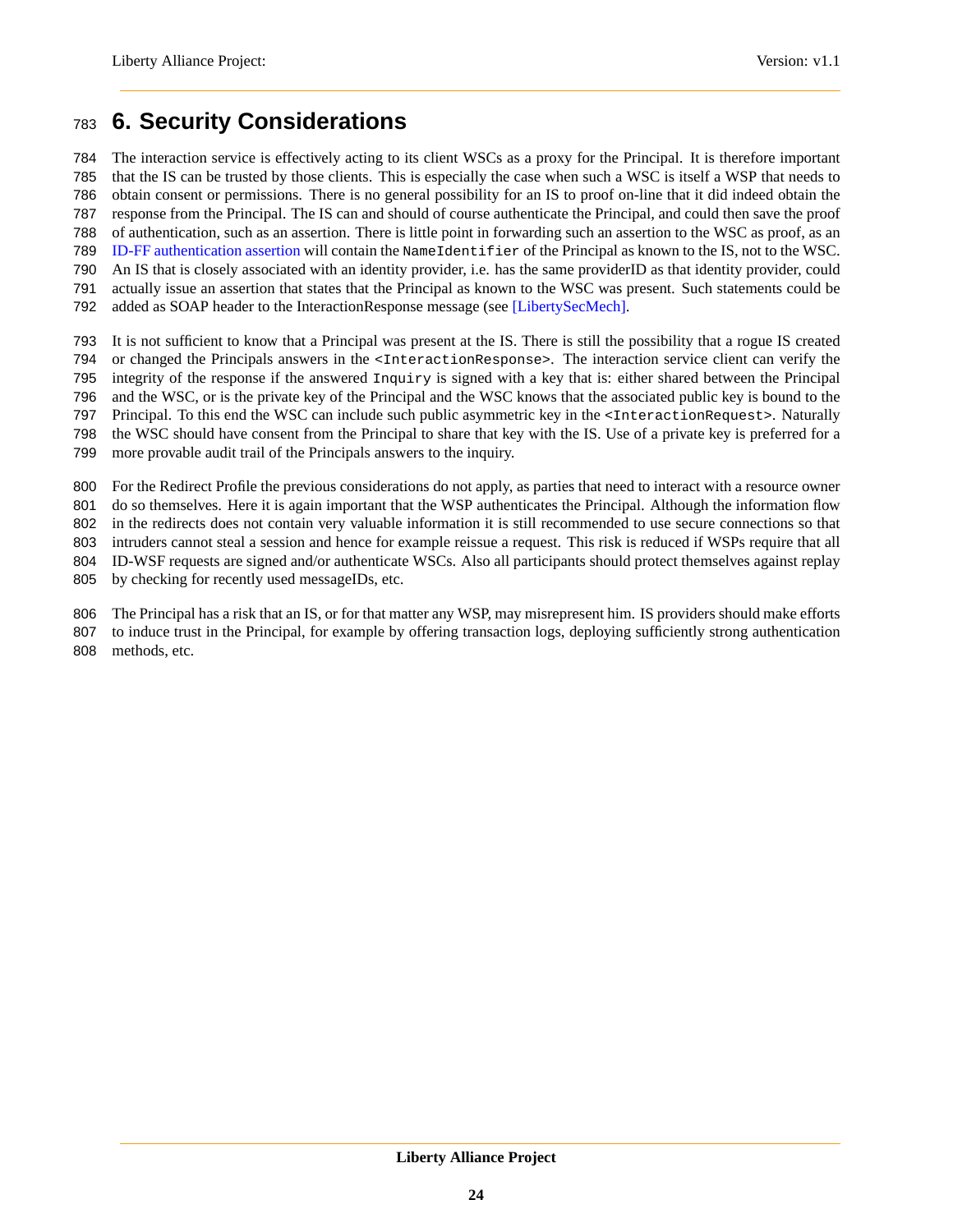# <span id="page-24-0"></span>**References**

## <span id="page-24-3"></span>**Normative**

- [LibertyDisco] Sergent, Jonathan, eds. "Liberty ID-WSF Discovery Service Specification," Version 1.2, Liberty Alliance Project (12 December 2004). *<http://www.projectliberty.org/specs>*
- <span id="page-24-2"></span> [RFC2119] Bradner, S., eds. "Key words for use in RFCs to Indicate Requirement Levels," RFC 2119, The Internet Engineering Task Force (March 1997). *<http://www.ietf.org/rfc/rfc2119.txt> [March 1997].*
- <span id="page-24-7"></span> [RFC3066] Alvestrand, H., eds. (January 2001). "Tags for the Identification of Languages," RFC 3066., Internet Engineering Task Force *<http://www.ietf.org/rfc/rfc3066.txt> [January 2001].*
- <span id="page-24-9"></span> [LibertySecMech] Ellison, Gary, eds. "Liberty ID-WSF Security Mechanisms," Version 1.2, Liberty Alliance Project (14 December 2004). *<http://www.projectliberty.org/specs>*
- <span id="page-24-8"></span> [RFC2616] Fielding, R., Gettys, J., Mogul, J., Frystyk, H., Masinter, L., Leach, P., Berners-Lee, T., eds. (June 820 1999). "Hypertext Transfer Protocol – HTTP/1.1," RFC 2616, The Internet Engineering Task Force *<http://www.ietf.org/rfc/rfc2616.txt> [June 1999].*
- <span id="page-24-1"></span> [Schema1] Thompson, Henry S., Beech, David, Maloney, Murray, Mendelsohn, Noah, eds. (May 2002). "XML Schema Part 1: Structures," Recommendation, World Wide Web Consortium *<http://www.w3.org/TR/xmlschema-1/>*
- <span id="page-24-5"></span> [SOAPv1.1] "Simple Object Access Protocol (SOAP) 1.1," Box, Don, Ehnebuske, David , Kakivaya, Gopal, Layman, Andrew, Mendelsohn, Noah, Nielsen, Henrik Frystyk, Winer, Dave, eds. World Wide Web Consortium W3C Note (08 May 2000). *<http://www.w3.org/TR/2000/NOTE-SOAP-20000508/>*
- <span id="page-24-4"></span> [LibertySOAPBinding] Hodges, Jeff, Kemp, John, Aarts, Robert, eds. " Liberty ID-WSF SOAP Binding Specification ," Version 1.2, Liberty Alliance Project (14 December 2004). *<http://www.projectliberty.org/specs>*
- <span id="page-24-12"></span> [WML] "Wireless Markup Language Version 1.3 Specification," Version 1.3, Open Mobile Alliance *<http://www.openmobilealliance.org/tech/affiliates/wap/wapindex.html>*
- <span id="page-24-6"></span> [WSDLv1.1] "Web Services Description Language (WSDL) 1.1," Christensen, Erik, Curbera, Francisco, Mered- ith, Greg, Weerawarana, Sanjiva, eds. World Wide Web Consortium W3C Note (15 March 2001). *<http://www.w3.org/TR/2001/NOTE-wsdl-20010315>*

## <span id="page-24-10"></span>**Informative**

- [LibertyBindProf] Cantor, Scott, Kemp, John, Champagne, Darryl, eds. "Liberty ID-FF Bindings and Profiles Specification," Version 1.2-errata-v2.0, Liberty Alliance Project (12 September 2004). *<http://www.projectliberty.org/specs>*
- [LibertyPAOS] Aarts, Robert, eds. "Liberty Reverse HTTP Binding for SOAP Specification," Version 1.1, Liberty Alliance Project (14 December 2004). *<http://www.projectliberty.org/specs>*
- [LibertyIDPP] Kellomaki, Sampo, eds. "Liberty Identity Personal Profile Service Specification," Version 1.0, Liberty Alliance Project (12 November 2003). *<http://www.projectliberty.org/specs>*
- <span id="page-24-11"></span> [LibertyProtSchema] Cantor, Scott, Kemp, John, eds. "Liberty ID-FF Protocols and Schema Specification," Version 1.2-errata-v3.0, Liberty Alliance Project (14 December 2004). *<http://www.projectliberty.org/specs>*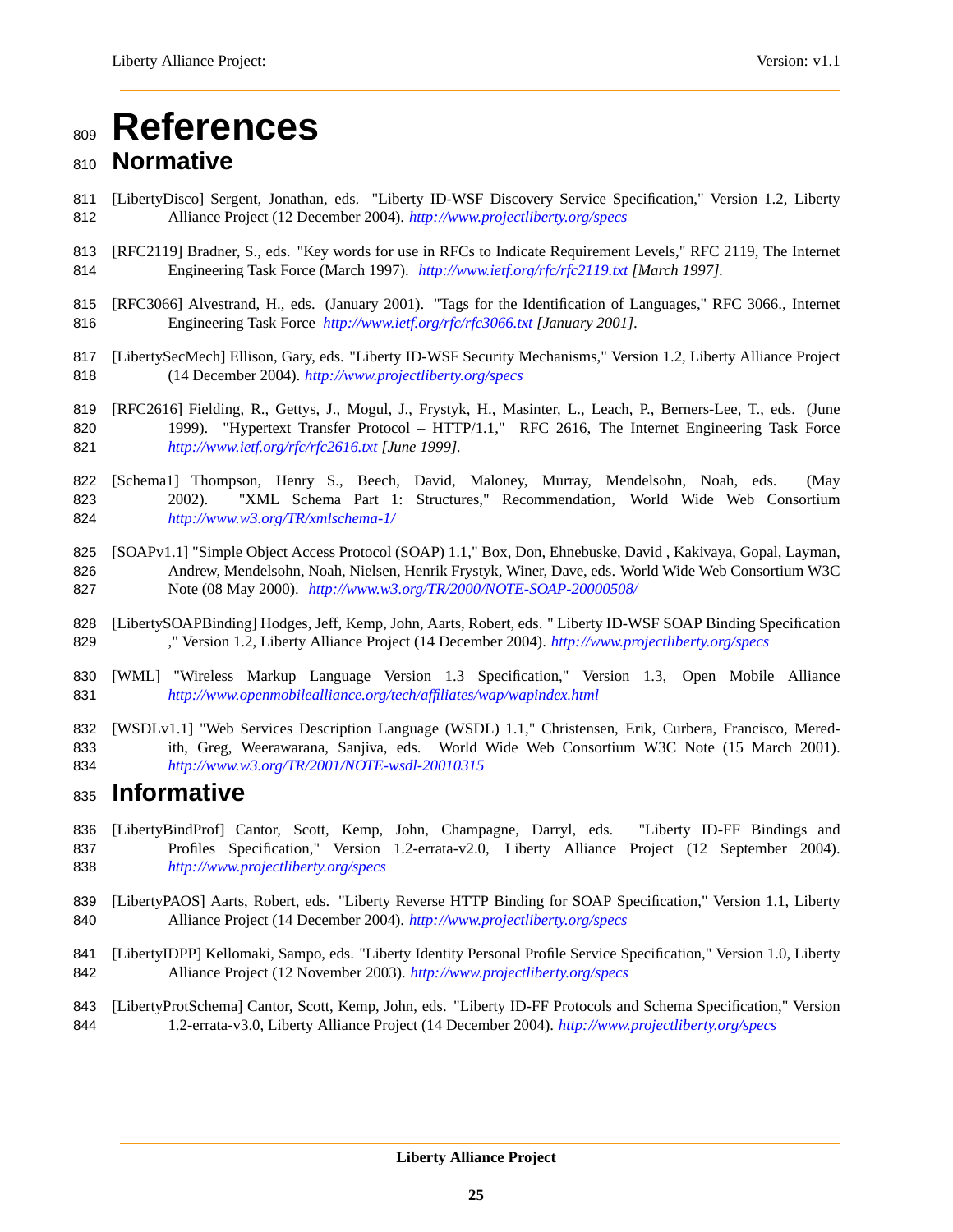## <span id="page-25-0"></span><sup>845</sup> **A. Interaction Service XSD**

```
846 <?xml version="1.0" encoding="UTF-8"?>
      847 <xs:schema targetNamespace="urn:liberty:is:2003 -08"
848 xmlns="urn:liberty:is:2003-08"<br>849 xmlns:is="urn:liberty:is:2003-
849 xmlns:is="urn:liberty:is:2003-08"<br>850 xmlns:disco="urn:liberty:disco:20
850 xmlns:disco="urn:liberty:disco:2003-08"
          851 xmlns:soap="http://schemas.xmlsoap.or g/soap/envelope/"
852 xmlns:ds="http://www.w3.org/2000/09 /xmldsig#"
853 xmlns:xs="http://www.w3.org/2001/XMLSchema"<br>854 elementFormDefault="qualified"
854 elementFormDefault="qualified"
855 attributeFormDefault="unqualified"<br>856 version="1.1">
          version="1.1">
857<br>858
858 <xs:include schemaLocation="liberty-idwsf-util ity-v1.1.xsd"/>
          859 <xs:import namespace="http://schemas.xmlsoap.org/soap/envelope/"
860 schemaLocation="http://schemas.xmlsoap.org/soap/envel ope/"/>
861 <xs:import namespace="urn:liberty:disco:2003 -08"
862 schemaLocation="liberty-idwsf-disco-svc-v1.2.x sd"/><br>863 sxs:import.namespace="http://www.w3.org/2000/09/xmldsi
863 <xs:import namespace="http://www.w3.org/2000/09/xmldsig#"<br>864 schemaLocation="http://www.w3.org/TR/2002/REC-xmldsig-
864 schemaLocation="http://www.w3.org/TR/200 2/REC-xmldsig-core-20020212/xm
865 ldsig-core-schema.xsd"/><br>866 <xs:annotation>
866 <xs:annotation><br>867 <xs:document
              867 <xs:documentation>
868 The source code in this XSD file was excerpted verbatim from:
869
870 Liberty ID-WSF Interaction Service Specification<br>871 Version 1.1
      Version 1.1
872 14th December 2004
873
874 Copyright (c) 2004-2005 Liberty Alliance participants, see
875 http://www.projectliberty.org/specs/idwsf_1_1_copyr ights.php
876 </xs:documentation>
877 </xs:annotation>
878 <xs:element name="UserInteraction" type="UserInteractionHeaderType"/>
          879 <xs:complexType name="UserInteractionHeaderType">
880 <xs:sequence><br>881 <xs:elemen
                  881 <xs:element name="InteractionService" type="disco:ResourceOfferingType" minOccurs="0"/>
882 </xs:sequence><br>883 <xs:attribute
883 <xs:attribute name="id" type="xs:ID" use="optional"/>
884 <xs:attribute name="interact" type="xs:QName" use="optional" default="is:interactIfNeeded"/><br>885 <xs:attribute name="language" type="xs:NMTOKENS" use="optional"/>
885 <xs:attribute name="language" type="xs:NMTOKENS" use="optional"/>
886 <xs:attribute name="redirect" type="xs:boolean" use="optional" default="0"/>
887 <xs:attribute name="maxInteractTime" type="xs:integer" use="optional"/><br>888 <xs:attribute ref="soap:actor" use="optional"/>
888 <xs:attribute ref="soap:actor" use="optional"/>
              889 <xs:attribute ref="soap:mustUnderstand" use="optional"/>
890 </xs:complexType><br>891 <xs:element name=
891 <xs:element name="RedirectRequest" type="RedirectRequestType"/>
          892 <xs:complexType name="RedirectRequestType">
893 \langle x s : \text{attribute name} = "redirectURL" type = "xs : any URL" use = "required" /> 894 \prec /xs : complexType > 894894 </xs:complexType><br>895 <xs:element name=
895 <xs:element name="ResourceID" type="disco:ResourceIDType"/>
          896 <xs:element name="EncryptedResourceID" type="disco:EncryptedResourceI DType"/>
897 <xs:group name="ResourceIDGroup">
898 <xs:choice><br>899 <xs:elem
899 <xs:element ref="ResourceID"/>
                  900 <xs:element ref="EncryptedResourceID"/>
901 \langle x \rangle = \langle y \rangle = \langle y \rangle = \langle y \rangle = \langle y \rangle = \langle y \rangle = \langle y \rangle = \langle y \rangle = \langle y \rangle = \langle y \rangle = \langle y \rangle = \langle y \rangle = \langle y \rangle = \langle y \rangle = \langle y \rangle = \langle y \rangle = \langle y \rangle = \langle y \rangle = \langle y \rangle = \langle y \rangle = \langle y \rangle = \langle y \rangle902 </xs:group>
903 <xs:element name="InteractionRequest" type="InteractionRequestType"/><br>904 <xs:complexType name="InteractionRequestType">
          904 <xs:complexType name="InteractionRequestType">
905 <xs:sequence>
906 <xs:group ref="ResourceIDGroup" minOccurs="0"/>
907 <xs:element ref="Inquiry" maxOccurs="unbounded"/><br>908 <xs:element ref="ds:KevInfo" minOccurs="0"/>
                  908 <xs:element ref="ds:KeyInfo" minOccurs="0"/>
909 </xs:sequence><br>910 <xs:attribute
              910 <xs:attribute name="id" type="xs:ID" use="optional"/>
```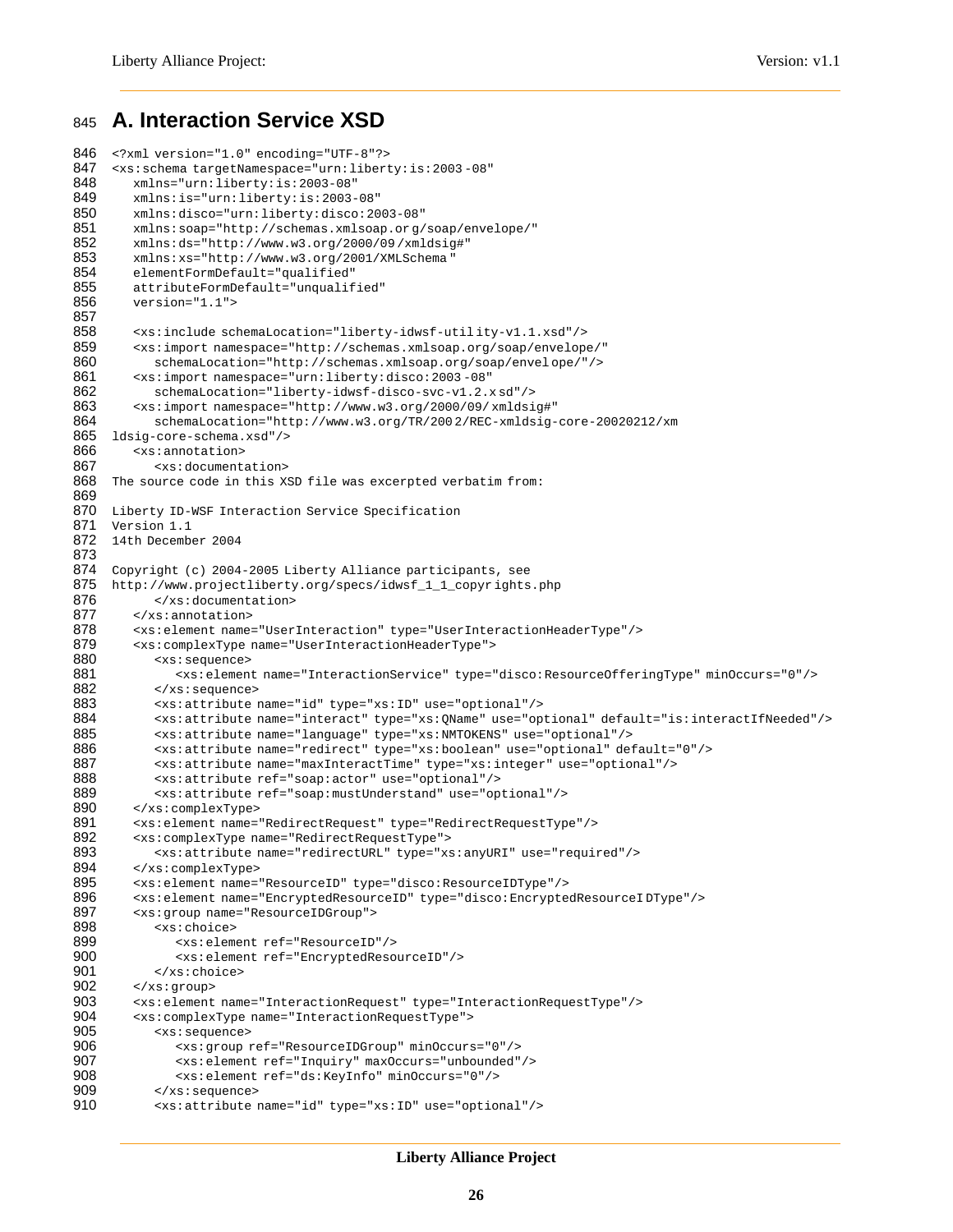```
911 <xs:attribute name="language" type="xs:NMTOKENS" use="optional"/>
912 <xs:attribute name="maxInteractTime" type="xs:integer" use="optional"/><br>913 <xs:attribute name="signed" type="xs:token" use="optional"/>
            913 <xs:attribute name="signed" type="xs:token" use="optional"/>
914 </xs:complexType><br>915 <xs:element name=
915 <xs:element name="Inquiry" type="InquiryType"/><br>916 <xs:complexType name="InquiryType">
         916 <xs:complexType name="InquiryType">
917 <xs:sequence><br>918 < xs:elemen
918 <xs:element ref="Help" minOccurs="0"/><br>919 <xs:choice maxOccurs="unbounded">
919 <xs:choice maxOccurs="unbounded"><br>920 <xs:element ref="Select" minOcc
                   920 <xs:element ref="Select" minOccurs="0" maxOccurs="unbounded"/>
                   <xs:element name="Confirm" type="InquiryElementType" minOccurs="0"←-
921
922 maxOccurs="unbounded"/><br>923 sxs:element
923 <xs:element ref="Text" minOccurs="0" maxOccurs="unbounded"/>
924 </xs:choice><br>925 </xs:sequence>
            925 </xs:sequence>
926 <xs:attribute name="id" type="xs:ID" use="optional"/>
927 <xs:attribute name="title" type="xs:string" use="optional"/><br>928 </xs:complexType>
         928 </xs:complexType>
929 <xs:element name="Help" type="HelpType"/>
930 < xs: complexType name="HelpType"><br>931 < xs: attribute name="label" type
931 <xs:attribute name="label" type="xs:string" use="optional"/><br>932 <xs:attribute name="link" type="xs:anyURI" use="optional"/>
            932 <xs:attribute name="link" type="xs:anyURI" use="optional"/>
933 <xs:attribute name="moreLink" type="xs:anyURI" use="optional"/>
934 </xs:complexType><br>935 <xs:element name=
935 <xs:element name="Hint" type="xs:string"/>
         936 <xs:element name="Select" type="SelectType"/>
937 <xs:complexType name="SelectType">
938 <xs:complexContent><br>939 <xs:extension bas
939 <xs:extension base="InquiryElementType"><br>940 <xs:sequence>
                   940 <xs:sequence>
941 \leq x s :element name="Item" minOccurs="2" maxOccurs="unbounded"><br>942 \leq x s :complexType>
942 <xs:complexType>
943 <xs:sequence><br>944 <xs:sequence>
                                944 <xs:element ref="Hint" minOccurs="0"/>
945 > \frac{945}{1000} </xs:sequence>
946 <xs:attribute name="label" type="xs:string" use="optional"/>
                             947 <xs:attribute name="value" type="xs:NMTOKEN" use="required"/>
948 </xs:complexType>
949 </xs:element><br>950 </xs:sequence>
950 </xs:sequence>
951 <xs:attribute name="multiple" type="xs:boolean" use="optional" default="false"/><br>952 </xs:extension>
                952 </xs:extension>
953 </xs:complexContent>
954 </xs:complexType><br>955 <xs:element.name=
         955 <xs:element name="Text" type="TextType"/>
956 <xs:complexType name="TextType">
957 <xs:complexContent><br>958 <xs:extension bas
958 <xs:extension base="InquiryElementType">
959 <xs:attribute name="minChars" type="xs:integer" use="optional"/>
                   960 <xs:attribute name="maxChars" type="xs:integer" use="optional"/>
961 <xs:attribute name="format" type="xs:string" use="optional"/>
962 </xs:extension><br>963 </xs:complexConten
            963 </xs:complexContent>
964 </xs:complexType>
965 <xs:complexType name="InquiryElementType" abstract="true"><br>966 <xs:sequence>
966 <xs:sequence>
967 <xs:element ref="Help" minOccurs="0"/><br>968 <xs:element ref="Hint" minOccurs="0"/>
                968 <xs:element ref="Hint" minOccurs="0"/>
969 <xs:element name="Label" type="xs:normalizedString" minOccurs="0"/>
970 <xs:element name="Value" type="xs:normalizedString" minOccurs="0"/>
            971 </xs:sequence>
972 <xs:attribute name="name" type="xs:ID" use="required"/>
973 </xs:complexType><br>974 <xs:element name=
974 <xs:element name="InteractionResponse" type="InteractionResponseType"/><br>975 <xs:complexType name="InteractionResponseType">
975 <xs:complexType name="InteractionResponseType"><br>976 <xs:sequence>
            976 <xs:sequence>
977 <xs:element ref="Status"/>
```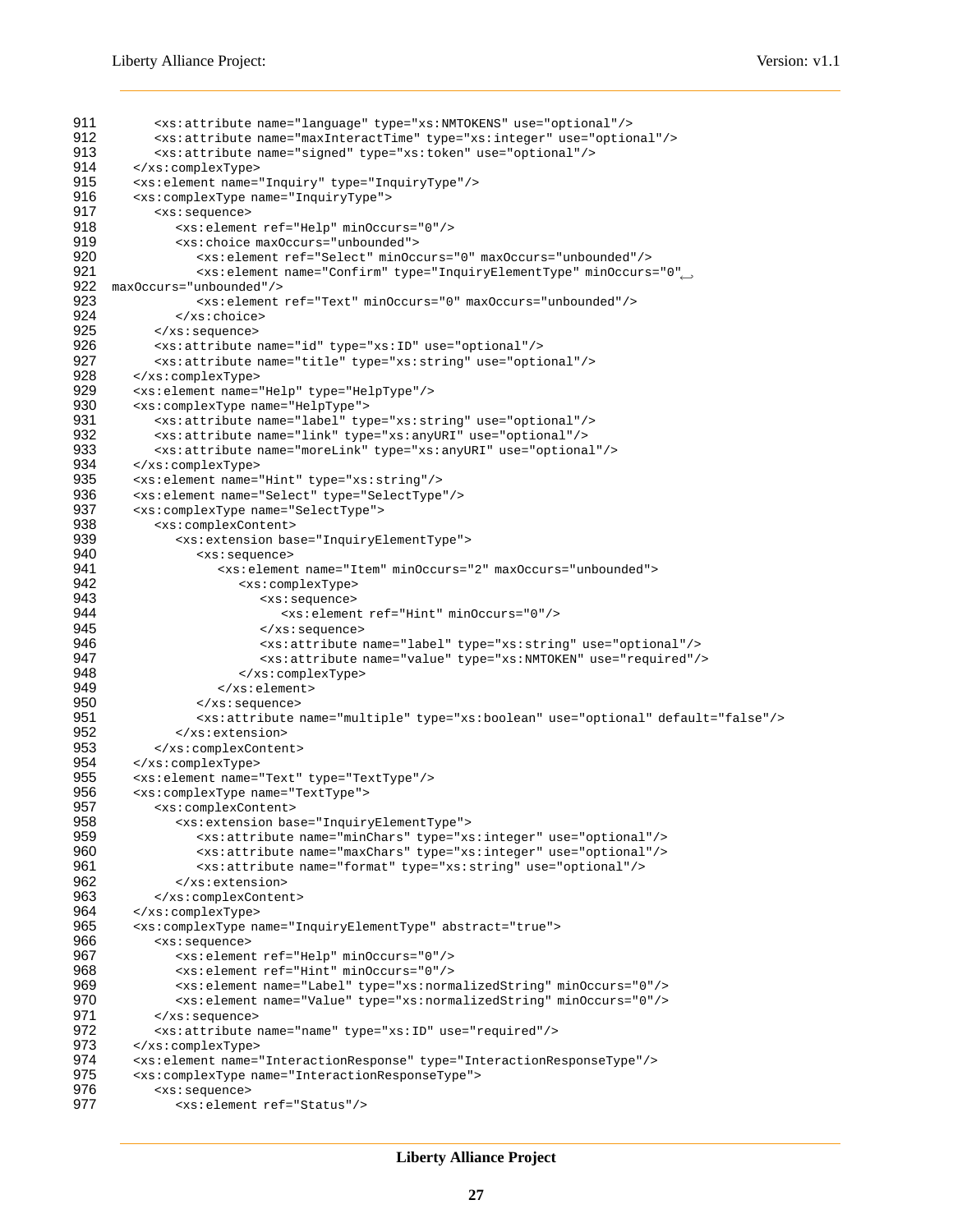| 978 | <xs:choice></xs:choice>                                                                                         |
|-----|-----------------------------------------------------------------------------------------------------------------|
| 979 | <xs:element ,<="" minoccurs="0" name="InteractionStatement" th="" type="InteractionStatementType"></xs:element> |
| 980 | maxOccurs="unbounded"/>                                                                                         |
| 981 | <xs:element maxoccurs="unbounded" minoccurs="0" name="Parameter" type="ParameterType"></xs:element>             |
| 982 | $\langle xs:choice\rangle$                                                                                      |
| 983 | $\langle xs : \text{sequence} \rangle$                                                                          |
| 984 |                                                                                                                 |
| 985 | <xs:complextype name="InteractionStatementType"></xs:complextype>                                               |
| 986 | <xs:sequence></xs:sequence>                                                                                     |
| 987 | <xs:element maxoccurs="unbounded" ref="Inquiry"></xs:element>                                                   |
| 988 | <xs: element="" ref="ds: Signature"></xs:>                                                                      |
| 989 | $\langle xs : \text{sequence} \rangle$                                                                          |
| 990 |                                                                                                                 |
| 991 | <xs: complextype="" name="ParameterType"></xs:>                                                                 |
| 992 | <xs:attribute name="name" type="xs:ID" use="required"></xs:attribute>                                           |
| 993 | <xs:attribute name="value" type="xs:string" use="required"></xs:attribute>                                      |
| 994 |                                                                                                                 |
| 995 | $\langle x s : \text{scheme}\rangle$                                                                            |
| 996 |                                                                                                                 |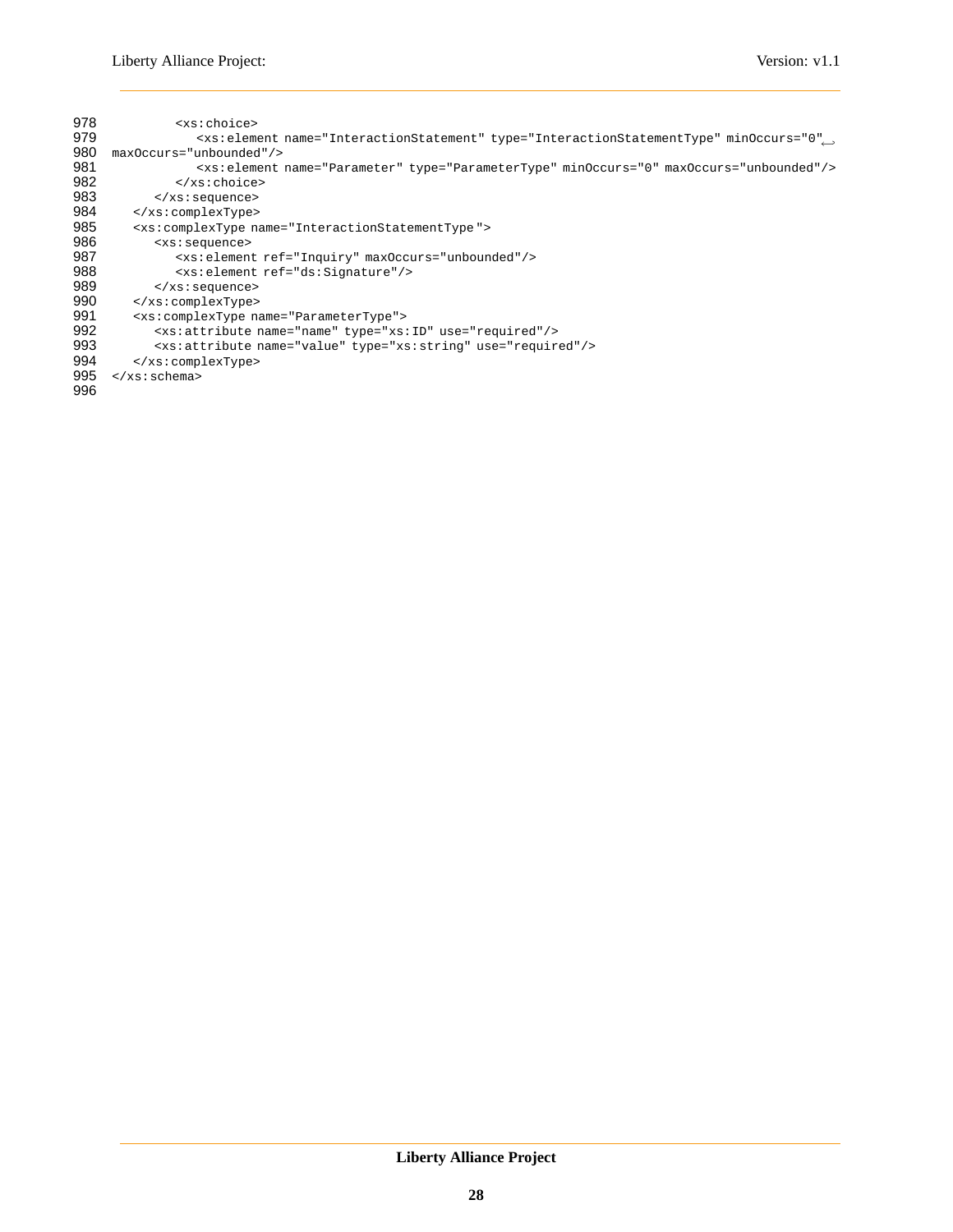### <span id="page-28-0"></span><sup>997</sup> **B. WSDL**

```
998 <wsdl:definitions<br>999 xmlns:typens="ur
         999 xmlns:typens="urn:liberty:isf:2003 -08:wsdl"
1000 xmlns:xsd="http://www.w3.org/2001/XMLSchema"<br>1001 xmlns:soap="http://schemas.xmlsoap.org/wsdl/
1001 xmlns:soap="http://schemas.xmlsoap.org/wsdl/soap/"<br>1002 xmlns:wsdl="http://schemas.xmlsoap.org/wsdl/"
1002 xmlns:wsdl="http://schemas.xmlsoap.org/wsdl/"<br>1003 xmlns:is="urn:liberty:is:2003-08"
1003 xmlns:is="urn:liberty:is:2003-08"
         1004 xmlns="http://schemas.xmlsoap.org/wsdl/"
1005 targetNamespace="urn:liberty:isf:2003-08: wsdl"<br>1006 name="ISF">
1006 name="ISF"><br>1007 <xs:doc
               <xs:documentation>
1008 The source code in this XSD file was excerpted verbatim from:
1009
       Liberty ID-WSF Interaction Service Specification
1011
1012 Copyright (c) 2005 Liberty Alliance participants, see
1013 http://www.projectliberty.org/specs/idwsf_1_1_copyrights.php<br>1014 </xs:documentation>
               </xs:documentation>
1015
1016 <wsdl:types><br>1017 <xsd:impo
1017 <xsd:import namespace="urn:liberty:is:2003-08" location="liberty-idwsf-interacti<br>1018 on-svc-v1.0.xsd"/>
        on-svc-v1.0.xsd''/1019 </wsdl:types>
1020 <message name="InteractionRequest">
1021 <part name="body" type="is:InteractionRequest"/><br>1022 </message>
1022 </message><br>1023 <message n
            1023 <message name="InteractionResponse">
1024 <part name="body" type="is:InteractionResponse"/><br>1025 </message>
            </message>
1026 <portType name="ISPort"><br>1027 <operation name="ISIn
1027 < operation name="ISInteraction"><br>1028 < input message="typens:Intera
                   1028 <input message="typens:InteractionRequest "/>
1029 < coutput message="typens:InteractionResponse "/><br>1030 </ operation>
1030 </operation><br>1031 </portType>
1031 </portType><br>1032 <br/>binding nam
1032 <binding name="ISBinding" type="typens:ISPort">
               1033 <soap:binding style="document" transport="http://schemas.xmlsoap.org/soap/ht tp"/>
1034 < operation name="Interaction"><br>1035 < soap: operation soapAction=
1035 <soap:operation soapAction="urn:liberty:is:2003-08"/>
                   1036 <input>
1037 <soap:body use="literal"/><br>1038 </input>
1038 </input>
1039 <output><br>1040 <soap
1040 <soap:body use="literal"/><br>1041 </output>
                   </output>
1042 </operation><br>1043 </binding>
1043 </binding><br>1044 <service na
            1044 <service name="InteractionService">
1045 <port name="ISPort" binding="typens:ISBinding"><br>1046 <soap:address location="http://example.com/i
1046 <soap:address location="http://example.com/id-wsf/is"/><br>1047 </port>
1047 </port><br>1048 </service>
            </service>
1049 <!-- Types for messages -->
1050 <!-- Messages for core identity services --><br>1051 <!-- Ports for core identity services -->
1051 <!-- Ports for core identity services --><br>1052 <!-- Binding for discovery service -->
            1052 <!-- Binding for discovery service -->
1053 <!-- Endpoint for core identity services --><br>1054 </wsdl:definitions>
        </wsdl:definitions>
1055
```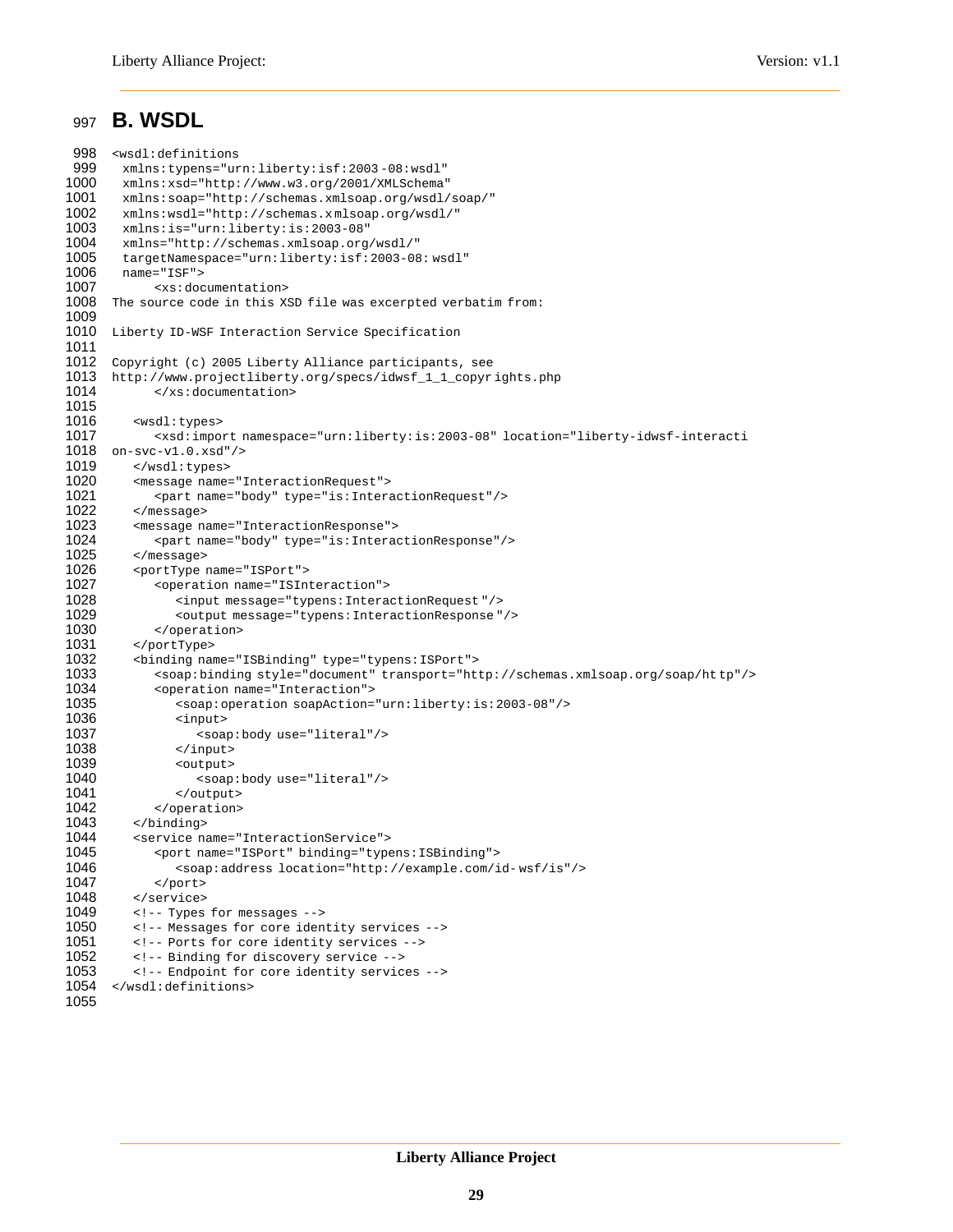## <span id="page-29-0"></span><sup>1056</sup> **C. Example XSL Stylesheet for HTML Forms (non-normative)**

```
1057 <?xml version="1.0" encoding="UTF-8"?>
       1058 <!-- This stylesheet converts an is:Inquiry into an HTML form.
1059 Note that this is just a simple example that does not render all required elements.<br>1060 Note the use of xsl: parameters to insert some session information, obviously other
1060 Note the use of xsl:parameters to insert some session information, obviously other<br>1061 techniques can be used.
1061 techniques can be used.<br>1062 Note for Hints this sty
1062 Note for Hints this stylesheet adds a reference to a "showHint" script, but such script 1063 is not defined here.
            is not defined here.
1064 --><br>1065 <xsl:st
1065 <xsl:stylesheet xmlns:xsl="http://www.w3.org/1999/XSL/Transform " version="1.0"
           1066 xmlns:is="urn:liberty:is:2003-08" exclude-result-prefixes="is">
1067 <xsl:output method="xml" version="4.0" encoding="UTF-8" omit-xml-declaration="yes" /><br>1068 <xsl:param name="isessionid">null</xsl:param>
1068 <xsl:param name="jsessionid">null</xsl:param>
1069 <xsl:param name="messageID">null</xsl:param><br>1070 <xsl:template match="/">
           <xsl:template match="/">
1071 <xsl:apply-templates select="//is:Inquiry" />
1072 </xsl:template>
1073
1074 <xsl:template match="is:Inquiry">
1075 <html><br>1076 <html
1076 <head>
1077 <title>
1078 <xsl:value-of select="@title"/><br>1079 </title>
1079 </title><br>1080 </head>
1080 </head><br>1081 <br/>>body>
                  <body>
1082 <h2>
1083 <xsl:value-of select="@title"/>
1084 </h2>
1085 <xsl:element name="form"><br>1086 <xsl:attribute name="m
                         <xsl:attribute name="method">get</xsl:attribute>
1087 <xsl:attribute name="action">submit;jsessionid=<xsl:value-o
1088 f select="$jsessionid"/></xsl:attribute>
1089 <xsl:element name="input">
1090 \leftarrow \leftarrow \leftarrow \leftarrow \leftarrow \leftarrow \leftarrow \leftarrow \leftarrow \leftarrow \leftarrow \leftarrow \leftarrow \leftarrow \leftarrow \leftarrow \leftarrow \leftarrow \leftarrow \leftarrow \leftarrow \leftarrow \leftarrow \leftarrow \leftarrow \leftarrow \leftarrow \leftarrow \leftarrow \leftarrow \leftarrow \leftarrow \leftarrow \leftarrow \leftarrow \leftarrow 1091 <xsl:attribute name="name">msg</xsl:attribute>
                                1092 <xsl:attribute name="value"><xsl:value-of select="$messageID"/></xsl:attribute
1093 >
1094 </xsl:element><br>1095 </xsl:apply-templa
1095 <xsl:apply-templates select="is:Confirm"/><br/>br/>1096 <xsl:apply-templates select="is:Select"/><br/>
1096 \langle xsl:apply-templates select="is:Select*/\rangle<br>1097 \langle br/ \rangle1097 <br/>
1098 <input type="submit" value="Submit"/><br>1099 </xsl:element>
                     </xsl:element>
1100 \left( \text{p} \right)1101 <xsl:apply-templates select="is:Help"/>
1102 </p><br>1103 </body>
                  </body>
1104 \left\langle \right\rangle /html><br>1105 \left\langle \right\rangle /xsl:temp
           </xsl:template>
1106<br>1107
           <xsl:template match="is:Confirm">
1108 <xsl:value-of select="is:Label"/>
1109 <xsl:element name="label"><br>1110 <xsl:attribute name="fo
                  1110 <xsl:attribute name="for">isid-<xsl:value-of select="@name"/>-yes</xsl:attribute>
1111 Yes
1112 </xsl:element>
1113 <xsl:element name="input">
                  <xsl:attribute name="type">radio</xsl:attribute>
1115 <xsl:attribute name="checked"></xsl:attribute>
1116 <xsl:attribute name="name">is-confirm-yes-<xsl:value-of select="@name"/></xsl:attribute>
1117 <xsl:attribute name="id">isid-<xsl:value-of select="@name"/>-yes</xsl:attribute><br>1118 </xsl:element>
1118 </xsl:element><br>1119 <xsl:element na
              <xsl:element name="label">
1120 <xsl:attribute name="for">isid-<xsl:value-of select="@name"/>-no</xsl:attribute>
1121 No
```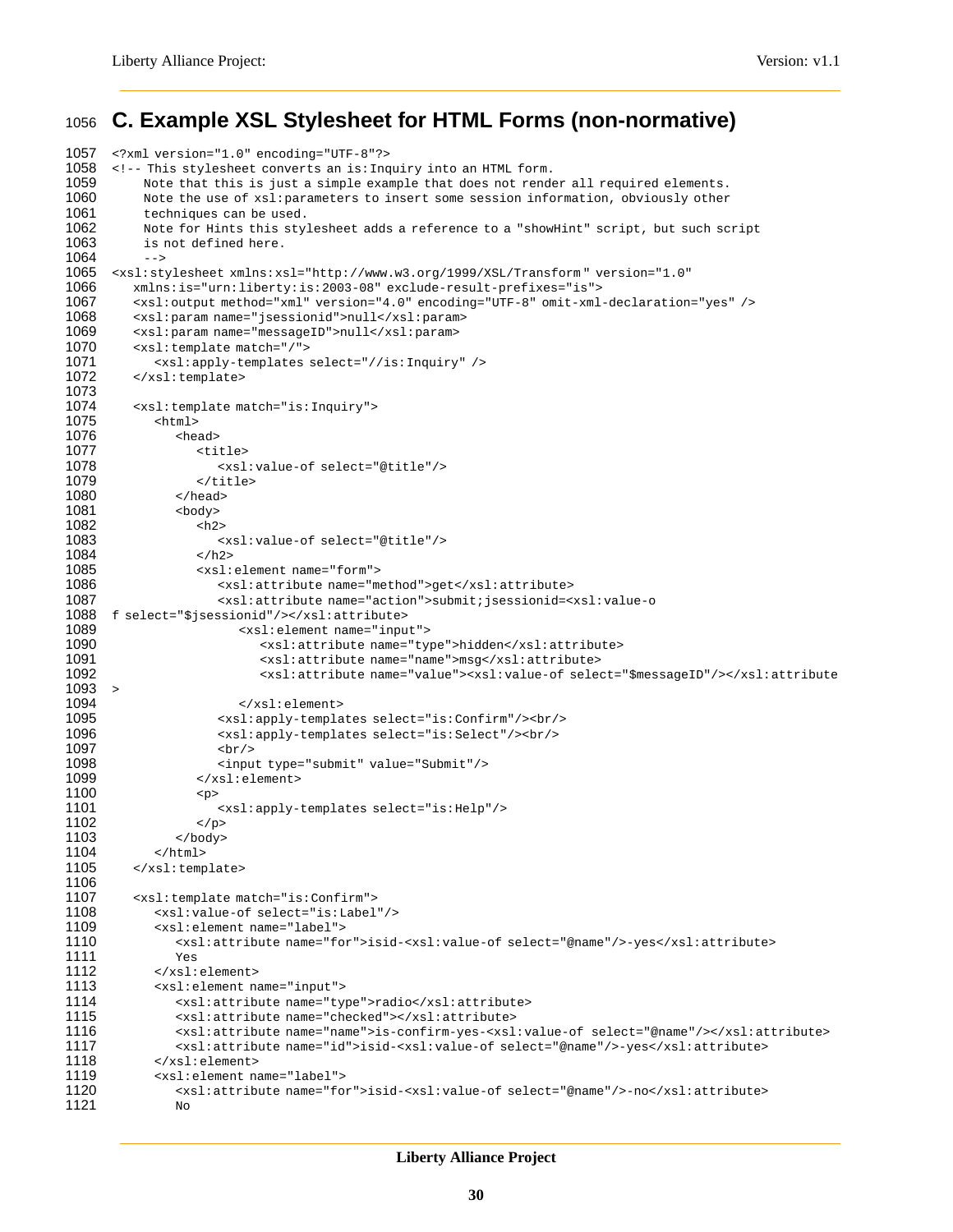```
1122 </xsl:element><br>1123 <xsl:element na
1123 <xsl:element name="input">
                    1124 <xsl:attribute name="type">radio</xsl:attribute>
1125 <xsl:attribute name="name">is-confirm-no-<xsl:value-of select="@name"/></xsl:attribute><br>1126 <xsl:attribute name="id">isid-<xsl:value-of select="@name"/>-no</xsl:attribute>
1126 <xsl:attribute name="id">isid-<xsl:value-of select="@name"/>-no</xsl:attribute><br>1127 </xsl:element>
1127 </xsl:element><br>1128 </xsl:template>
            </xsl:template>
1129
1130 <xsl:template match="is:Select">
1131 <xsl:element name="label"><br>1132 <xsl:value-of select="i
                    1132 <xsl:value-of select="is:Label"/>
1133 <xsl:attribute name="for">isid-<xsl:value-of select="@name"/></xsl:attribute><br>1134 </xsl:element>
1134 </xsl:element>
1135 <xsl:element name="select"><br>1136 <xsl:attribute name="name
1136 <xsl:attribute name="name"><xsl:value-of select="@name"/></xsl:attribute>
1137 <xsl:attribute name="id">isid-<xsl:value-of select="@name"/></xsl:attribute>
1138 <xsl:apply-templates select="is:Item"/><br>1139 </xsl:element>
1139 \langle x \rangle /xsl:element><br>1140 \langle x \rangle /xsl:template>
            </xsl:template>
1141
1142 <xsl:template match="is:Item"><br>1143 <xsl:element name="option">
                <xsl:element name="option">
1144 <xsl:attribute name="label"><xsl:value-of select="@label"/></xsl:attribute><br>1145 <xsl:attribute name="value"><xsl:value-of select="@value"/></xsl:attribute>
1145 <xsl:attribute name="value"><xsl:value-of select="@value"/></xsl:attribute><br>1146 <xsl:value-of select="@label"/>
1146 <xsl:value-of select="@label"/><br>1147 <xsl:apply-templates select="is
1147 <xsl:apply-templates select="is:Hint"/><br>1148 </xsl:element>
                </xsl:element>
1149 </xsl:template><br>1150 <xsl:template ma
1150 <xsl:template match="is:Hint"><br>1151 <xsl:attribute name="onmouse
               1151 <xsl:attribute name="onmouseover">showHint(<xsl:value-of select="."/>)</xsl:attribute>
1152 </xsl:template><br>1153 <xsl:template ma
1153 <xsl:template match="is:Help"><br>1154 <p id="help"><b>Help</b><br/>>br/
1154 <p id="help"><b>Help</b><br/>
1155 <xsl:value-of select="."/><br>1156 <xsl:element name="a">
                    1156 <xsl:element name="a">
                       <xsl:attribute name="href"><xsl:value-of select="@morelink"/></xsl:attribute>More←
1157
1158 information</xsl:element>
1159 \lt/p1160 \langle xsl:template \rangle<br>1161 \langle xsl:styleelse \rangle</xsl:stylesheet>
1162
```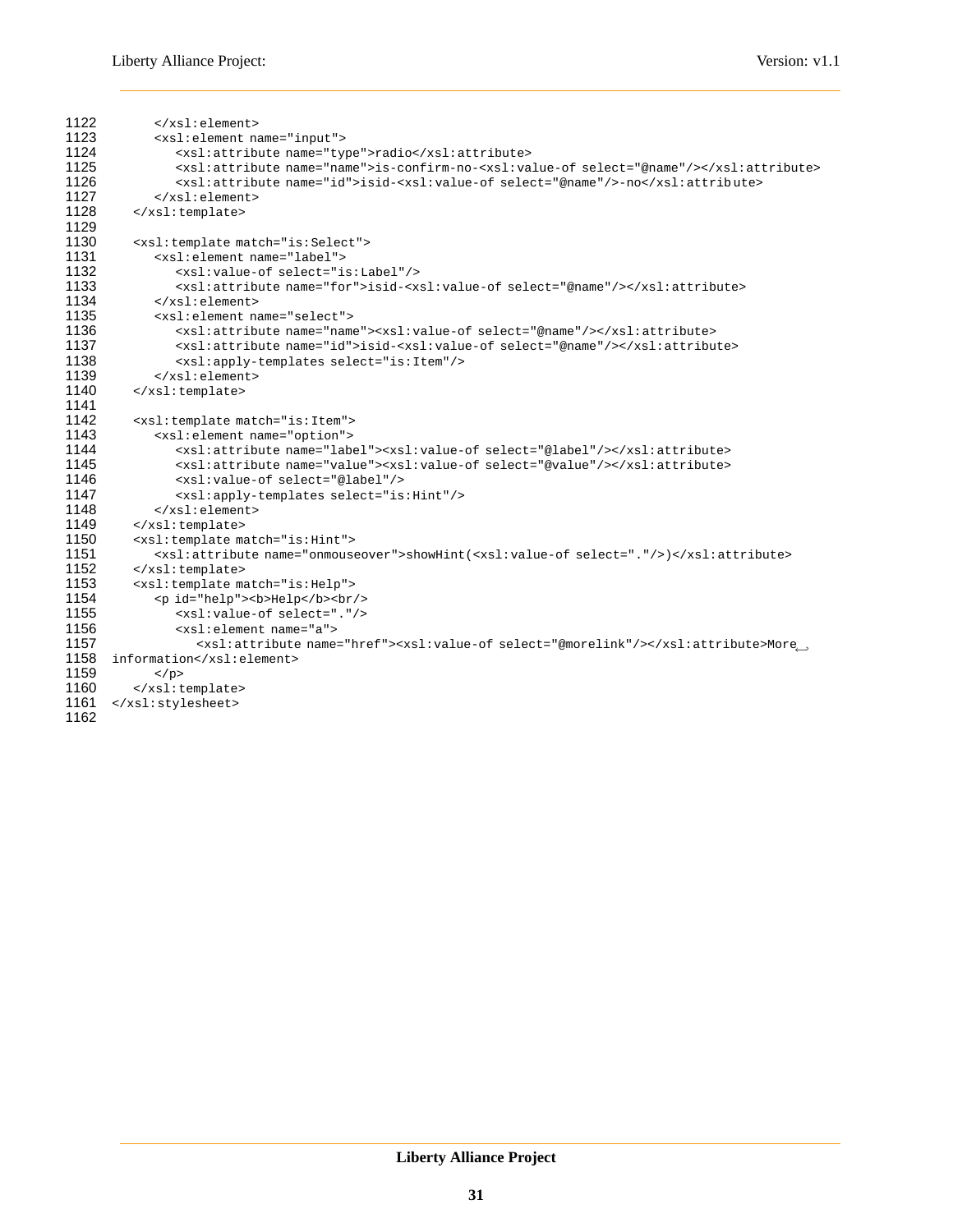## <span id="page-31-0"></span><sup>1163</sup> **D. Example XSL Stylesheet for WML Forms (non-normative)**

```
1164 <?xml version="1.0" encoding="UTF-8"?>
       1165 <!-- This stylesheet converts an is:Inquiry into a WML deck.
1166 This is only an example stylesheet that does not render all required elements.<br>1167 In fact it only renders Confirm elements, and hence is barely sufficient to ha
1167 In fact it only renders Confirm elements, and hence is barely sufficient to handle<br>1168 the example in the specification.
1168 the example in the specification.<br>1169 Note the use of xsl: parameters to
1169 Note the use of xsl:parameters to insert some session information, obviously other<br>1170 techniques can be used.
             techniques can be used.
1171 TODO: add a least support for Help elements. -->
1172
1173 <xsl:stylesheet xmlns:xsl="http://www.w3.org/ 1999/XSL/Transform" version="1.0"
1174 xmlns:is="urn:liberty:is:2003-08" exclude-result-prefixes="is"><br>1175 <xsl:output
1175 <xsl:output<br>1176 method="xml
1176 method="xml"<br>1177 version="1.0
        version="1.0"
1178 encoding = "UTF-8"1179 omit-xml-declaration="no"<br>1180 doctype-public="-//WAPFOR
1180 doctype-public="-//WAPFORUM//DTD WML 1.1//EN"
1181 doctype-system="http://www.wapforum.org/DTD/wml_1.1.xml"<br>1182 media-type="text/vnd.wap.wml"/>
        media-type="text/vnd.wap.wml" />
1183
1184 <xsl:param name="jsessionid">null</xsl:param>
1185 <xsl:param name="messageID">null</xsl:param><br>1186 <xsl:param name="card-index">1</xsl:param>
           1186 <xsl:param name="card-index">1</xsl:param>
1187
1188 <xsl:template match="/">
              <wm1>1190 > <template><br>1191 > <do type="1
                  <do type="prev">
1192 <prev/>
1193 </do>
                  </template>
1195 <xsl:apply-templates select="//is:Inquiry" /><br>1196 </wml>
1196 </wml>
           </xsl:template>
1198<br>1199
           <xsl:template match="is:Inquiry">
1200 <xsl:element name="card"><br>1201 <xsl:attribute name="i
1201 <xsl:attribute name="id">inquiry-<xsl:value-of select="$card-index"/></xsl:attribute><br>1202 <xsl:attribute name="title"><xsl:value-of select="@title"/></xsl:attribute>
1202 <xsl:attribute name="title"><xsl:value-of select="@title"/></xsl:attribute><br>1203 <xsl:apply-templates select="is:Confirm"/>
1203 <xsl:apply-templates select="is:Confirm"/><br>1204 </xsl:element>
1204 </xsl:element><br>1205 </xsl:template>
           </xsl:template>
1206
           <xsl:template match="is:Confirm">
1208 <p><xsl:value-of select="is:Label"/><br/>
1209 <anchor><br>1210 <xs1:
                  1210 <xsl:element name="go">
1211 <xsl:attribute name="href">submit;jsessionid=
1212 <xsl:value-of select="$jsessionid"/></xsl:attribute>
                     <xsl:attribute name="method">get</xsl:attribute>
1214 <xsl:element name="postfield">
1215 <xsl:attribute name="name">msg</xsl:attribute>
1216 <xsl:attribute name="value"><xsl:value-of select="$messageID"/></xsl:attribute><br>1217 </xsl:element>
                      1217 </xsl:element>
1218 <xsl:element name="postfield">
1219 \langle xsl:attribute \rangle and \langle xsl:attribute \rangle and \langle xsl:active \rangle and \langle xsl:attribute \rangle and \langle xsl:attribute \rangle1220 <xsl:attribute name="value">1</xsl:attribute><br>1221 </xsl:element>
1221 </xsl:element><br>1222 </xsl:element>Yes
                  </xsl:element>Yes</anchor><br/> <br/> </a>
1223 <anchor>
1224 <xsl:element name="go"><br>1225 <xsl:attribute name="
1225 <xsl:attribute name="href">submit;jsessionid=<br>1226 <xsl:value-of select="$jsessionid"/></xsl:attribute>
       1226 <xsl:value-of select="$jsessionid"/></xsl:attribute>
1227 <xsl:attribute name="method">get</xsl:attribute >
1228 <xsl:element name="postfield">
```